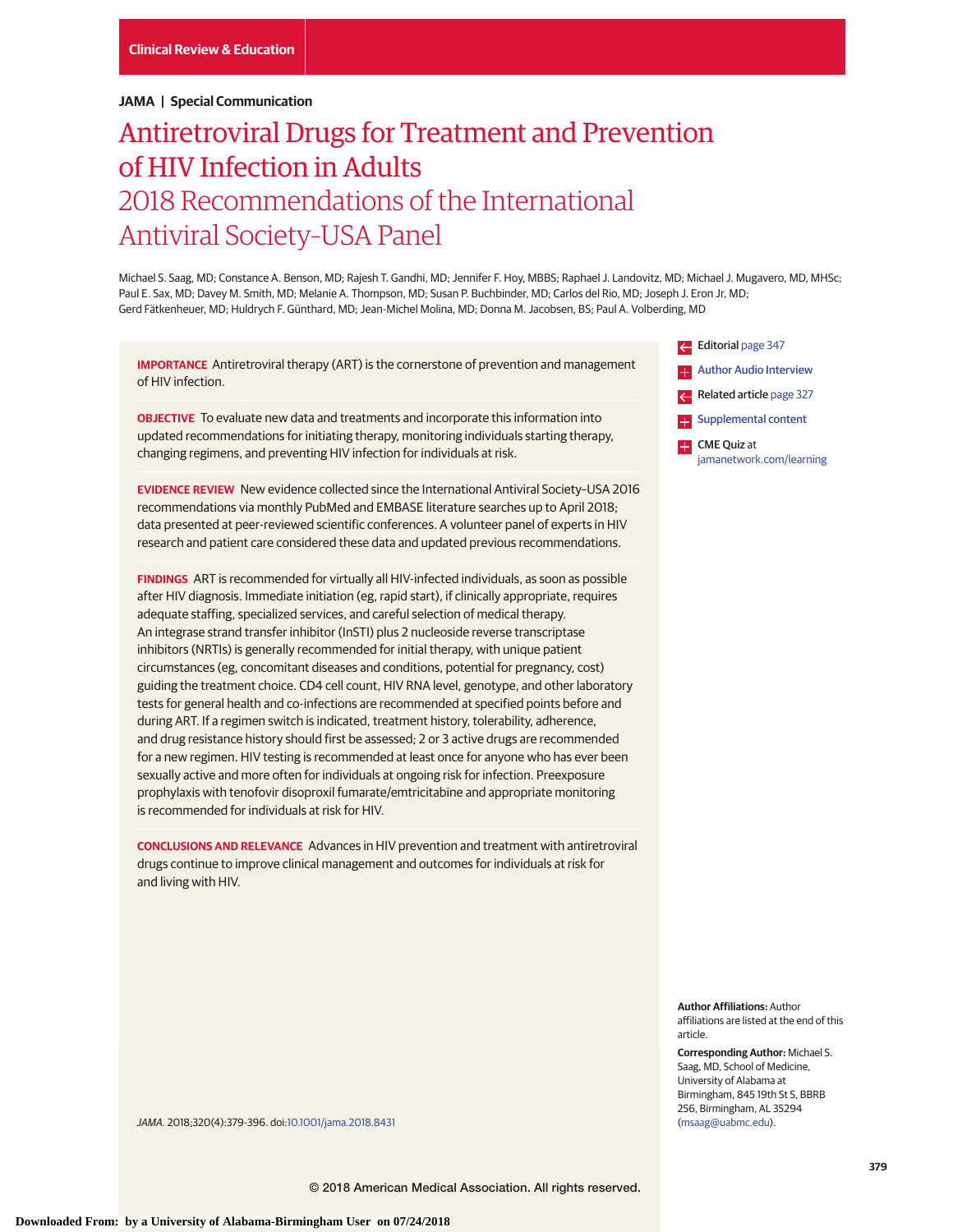ew drugs and new approaches to prevent and manage HIV infection necessitate an update to the International Antiviral (formerly AIDS) Society–USA (IAS-USA) recommendations, last published in 2016.<sup>1</sup> This report incorporates current data on new regimens and new approaches into recommendations for the treatment and prevention of HIV.

# **Methods**

Recommendations were developed by an international panel of 16 volunteer experts in HIV research and care. Members were screened for expertise, involvement in research and care, financial relationships, and ability to work toward consensus (ie, ability to consider all available data, evidence, and group discussions or opinions to reach agreement on recommendations). The panel convened in person ( $N = 2$ ) and by conference calls ( $N = 10$  full-panel and multiple subgroup calls) from September 2017 to June 2018. Teams for each section evaluated relevant evidence and drafted recommendations for full-panel review.

New evidence used was published in the literature, presented at major conferences, or released as safety reports.<sup>1</sup> Monthly literature searches were conducted in PubMed and EMBASE between July 2016 and April 2018. Approximately 237 relevant citations were identified frommore than 4490 reports. Abstracts presented at scientific conferences since July 2016 were identified. Relevant scientific publications or abstracts presented at peer-reviewed conferences were requested from drug manufacturers.

These updated recommendations focus on adults ( $\geq$ 18 years) with or at risk for HIV infection in settings in which most antiretroviral drugs are available or in late-stage development (new drug application filed). Recommendations were made by consensus and rated according to strength of the recommendation and quality of the evidence (Table 1). For recommendations that have not changed substantially or for which few new data have become available since 2016, the prior report should be reviewed.<sup>1</sup> Details about the development process, panel, evidence collection and literature searches, and sponsor (IAS-USA) and its policies are reported in the [Supplement.](https://jama.jamanetwork.com/article.aspx?doi=10.1001/jama.2018.8431&utm_campaign=articlePDF%26utm_medium=articlePDFlink%26utm_source=articlePDF%26utm_content=jama.2018.8431)

# When to Start

Recommendations for initiating antiretroviral therapy (ART) are summarized in Box 1. In patients with established HIV, ART should be initiated as soon as possible after diagnosis.<sup>1</sup> The question of when to start ART is focused now on whether immediate ART (same day to 14 days after diagnosis) is preferred. The World Health Organization endorsed ART initiation within 7 days of new diagnosis (including same day), citing improved viral suppression.<sup>4</sup> Rapid initiation of ART requires improving linkage to care and addressing structural barriers (eg, staffing and services availability) within clinics and ART distribution systems.

# Rapid ART Start

Randomized trials in Lesotho, Haiti, and South Africa showed significant improvements in viral load suppression at 10 or 12 months and retention in care with rapid initiation of therapy.<sup>5-7</sup> In 1 study,

individuals were randomized to early ART with simplified counseling and point-of-care CD4 cell assays or to standard care. In the intervention group, 80% began ART within 14 days and 71% started ART the same day of eligibility, compared with 38% and 18%, respectively, in the control group. Virologic suppression at 1 year was improved in the intervention group (85% vs 75%).<sup>8</sup>

Several cohorts examined the feasibility, outcomes, and challenges of rapid ART start.<sup>9</sup> Meta-analyses of 8 cohorts showed an improvement in the proportion of patients starting ART within 3 months but no benefit on retention in care.<sup>10</sup> A statistically nonsignificant trend toward worse viral suppression was observed for those who started ART rapidly in 1 cohort.<sup>10</sup> San Francisco implemented a citywide rapid ART program in which newly diagnosed persons were linked to care within 5 days from diagnosis and offered treatment on the day of their clinic visit. Of 265 newly diagnosed persons, 97% were linked to care (30% within 5 days) and 81% started ART; time from diagnosis to HIV RNA level below 200 copies/mL decreased by more than 50% and time from first care visit to ART decreased from 27 days to 1 day.<sup>11,12</sup> A large HIV clinic in Atlanta implemented rapid access to ART on the day of the initial visit. Median time from initial diagnosis to HIV-1 RNA level below 200 copies/mL decreased from 67 to 41 days; however, the program was not sustainable because of increased patient load and inadequate funding for staffing.<sup>13</sup>

Despite the success of rapidART initiation in some settings, starting ART on the day of diagnosis requires coordination between testing and treatment settings and access to resources that may limit treatment uptake. All elements of conventional treatment initiationmust be in place at the treatment site but provided in a way that ensures immediate access.<sup>12</sup>

ART initiation, including rapid start, is recommended for all infected ambulatory patients committed to starting ART (unless the patient has symptoms that suggest an opportunistic infection for which immediate ART is contraindicated) or for those with unclear HIV diagnosis (eg, discordant serologic or rapid test results) (evidence rating AIII). Because of concerns about transmitted drug resistance (eg, K103N mutation), immediate ART should not be nonnucleoside reverse transcriptase inhibitor (NNRTI)–based (evidence rating AIII). Dolutegravir/tenofovir alafenamide (TAF) (or tenofovir disoproxil fumarate [TDF])/ emtricitabine (or lamivudine) or bictegravir/TAF/emtricitabine or boosted darunavir TAF (or TDF)/emtricitabine (or lamivudine) are recommended for rapid initiation (AIII). Patients requiring abacavir should not begin until the result of testing for the HLA-B\*5701 allele is available (evidence rating AIa).

# When to Start ART in the Setting of Active Opportunistic Infections and Malignancies

Recommendations for initiating ART in the setting of active opportunistic infections (OIs) remain unchanged.<sup>1</sup> ART should be started within the first 2 weeks after diagnosis for most OIs (evidence rating AIa). Data further support the recommendation to start ART within the first 2 weeks of initiation of tuberculosis treatment for patients with CD4 cell counts below 50/μL and within the first 2 to 8 weeks for those with CD4 cell counts of 50/μL and above (evidence rating AIa). For patients with cryptococcal meningitis in highresourced settings with access to optimal antifungal therapy, frequent monitoring, and aggressive management of intracranial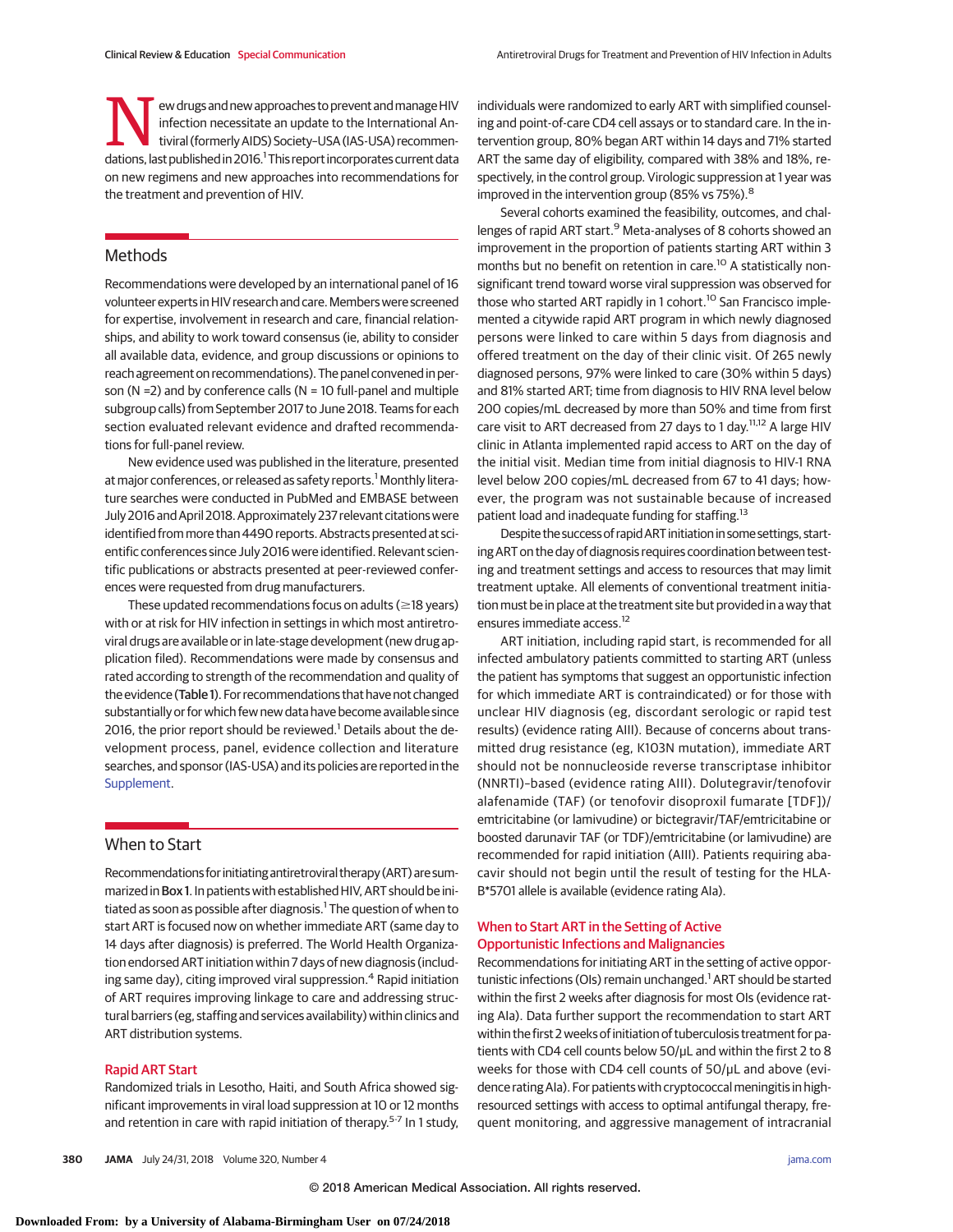## Table 1. Strength of Recommendation and Quality of Evidence Rating Scale<sup>a</sup>

| Category, Rating                                                                                   | <b>Definition</b>                                                                                                                                   |  |  |  |
|----------------------------------------------------------------------------------------------------|-----------------------------------------------------------------------------------------------------------------------------------------------------|--|--|--|
| <b>Strength of Recommendation</b>                                                                  |                                                                                                                                                     |  |  |  |
| A                                                                                                  | Strong support for the recommendation                                                                                                               |  |  |  |
| <sub>R</sub>                                                                                       | Moderate support for the recommendation                                                                                                             |  |  |  |
| C                                                                                                  | Limited support for the recommendation                                                                                                              |  |  |  |
| <b>Quality of Evidence</b>                                                                         |                                                                                                                                                     |  |  |  |
| la                                                                                                 | Evidence from $\geq 1$ randomized clinical trials published<br>in the peer-reviewed literature                                                      |  |  |  |
| I <sub>b</sub>                                                                                     | Evidence from $\geq 1$ randomized clinical trials presented<br>in abstract form at peer-reviewed scientific meetings                                |  |  |  |
| <b>Ila</b>                                                                                         | Evidence from nonrandomized clinical trials or cohort<br>or case-control studies published in the peer-reviewed<br>literature                       |  |  |  |
| <b>IIb</b>                                                                                         | Evidence from nonrandomized clinical trials or cohort<br>or case-control studies presented in abstract form<br>at peer-reviewed scientific meetings |  |  |  |
| $\mathbf{III}$                                                                                     | Recommendation based on the panel's analysis<br>of the accumulated available evidence                                                               |  |  |  |
| <sup>a</sup> Adapted in part from Canadian Task Force on Periodic Health Examination. <sup>2</sup> |                                                                                                                                                     |  |  |  |

pressure, ART should begin within 2 weeks of diagnosis.14,15 Careful monitoring for immune reconstitution inflammatory syndrome is essential. For individuals diagnosed with HIV and a malignancy concurrently, ART should be initiated immediately.<sup>3</sup> Early adverse effects of ART can be monitored and managed while cancer staging and molecular testing are performed.

#### Primary OI Prophylaxis

With ART universally recommended, the incidence of Pneumocystis pneumonia and major AIDS-associated OIs has declined to less than 1.45 and 0.4 per 100 person-years, respectively, in the United States.<sup>16</sup> For individuals with viral suppression while taking ART, the incidence and overall mortality of Mycobacterium avium complex disease is sufficiently low<sup>17,18</sup> that primary Mycobacterium avium complex prophylaxis is no longer recommended (evidence rating AIIa). Primary prophylaxis for Pneumocystis pneumonia is still recommended for patients meeting CD4 criteria (evidence rating AIa).17,19 Primary prophylaxis for cryptococcal disease is not recommended in settings where incidence is low (evidence rating AIII).

# Recommended Initial Regimens

Recommendations for initial ART are summarized in Box 2. Regimens that do not require boosting with ritonavir or cobicistat are favored. Choosing a combination with a high barrier to resistance is important, particularly for individuals with inconsistent adherence. As more generic ART medications become available, cost and access to medications are likely to be of increasing importance (see below). Regimens are also listed for patients who cannot take the generally recommended initial regimens owing to anticipated problems with adherence, drug interactions, patient preference, financial considerations, or lack of availability of recommended options.

Recommended initial ART for most patients is listed in alphabetic order by integrase strand transfer inhibitor (InSTI) component (see also Table 2 for medications and their associated advantages and disadvantages). Bictegravir and dolutegravir do not require

#### Box 1. Selected Recommendations for When to Start ART

ART should be initiated as soon as possible after diagnosis, including immediately after diagnosis, unless patient is not ready to commit to starting therapy (evidence rating AIa).

Structural barriers that delay receipt of ART should be removed to allow newly diagnosed persons to receive ART at the first clinic visit after diagnosis, if they and their clinician determine that this approach is appropriate (evidence rating AIa).

Samples for HIV-1 RNA level; CD4 cell count; HIV genotype for NRTI, NNRTI, and PI; laboratory tests to exclude active viral hepatitis; and chemistries should be drawn before beginning ART, but treatment may be started before results are available. Result of testing for HLA-B\*5701 allele should be available if an abacavir-containing regimen is anticipated (evidence rating AIa).

NNRTIs and abacavir should not be used for rapid ART start (evidence rating AIII).

ART should be started as soon as possible but within the first 2 weeks after diagnosis for most OIs (evidence rating AIa).

Primary MAC prophylaxis is no longer recommended if effective ART is initiated (evidence rating AIIa).

Primary prophylaxis for Pneumocystis pneumonia should be initiated for patients with CD4 cell counts below 200/μL (evidence rating AIa).

Prophylaxis for cryptococcal disease is not recommended in highly resourced settings with low prevalence of disease (evidence rating AIII).

ART should be implemented immediately in the setting of newly diagnosed malignancy, with attention to drug-drug interactions (evidence rating BIIa).3

Abbreviations: ART, antiretroviral therapy; MAC, Mycobacterium avium complex; NNRTI, nonnucleoside reverse transcriptase inhibitor; NRTI, nucleoside reverse transcriptase inhibitor; OI, opportunistic infection; PI, protease inhibitor.

pharmacologic boosting, have a high barrier to resistance, and are part of regimens with a low pill burden and toxicity. Studies of these drugs in initial regimens have shown comparable efficacy and no emergence of resistant virus.<sup>20,21</sup> There are substantially more data and longer-term experience with dolutegravir (approved in the United States in 2013) than with bictegravir (approved in 2018). Preliminary data have raised concerns regarding use of dolutegravir (and potentially other InSTIs) for individuals capable of becoming pregnant (see below). Raltegravir is well tolerated and has fewer drug interactions than other InSTIs but has a lower barrier to resistance and a higher pill burden. Elvitegravir regimens also have a lower barrier to resistance and include a pharmacologic booster (cobicistat) that results in more drug interactions.

In combination with 2 nucleoside reverse transcriptase inhibitors (NRTIs), the NNRTIs efavirenz and rilpivirine each demonstrate high rates of virologic suppression as initial therapy. Efavirenzbased treatment was standard initial therapy for many years, but studies have demonstrated higher rates of adverse effects (rash and central nervous system adverse effects) than InSTI-based therapy. Rilpivirine has a lower rate of central nervous system adverse effects and rash than efavirenz and is coformulated with TAF/ emtricitabine into the smallest single tablet for initial therapy. However, rilpivirine must be taken with food, requires stomach acidity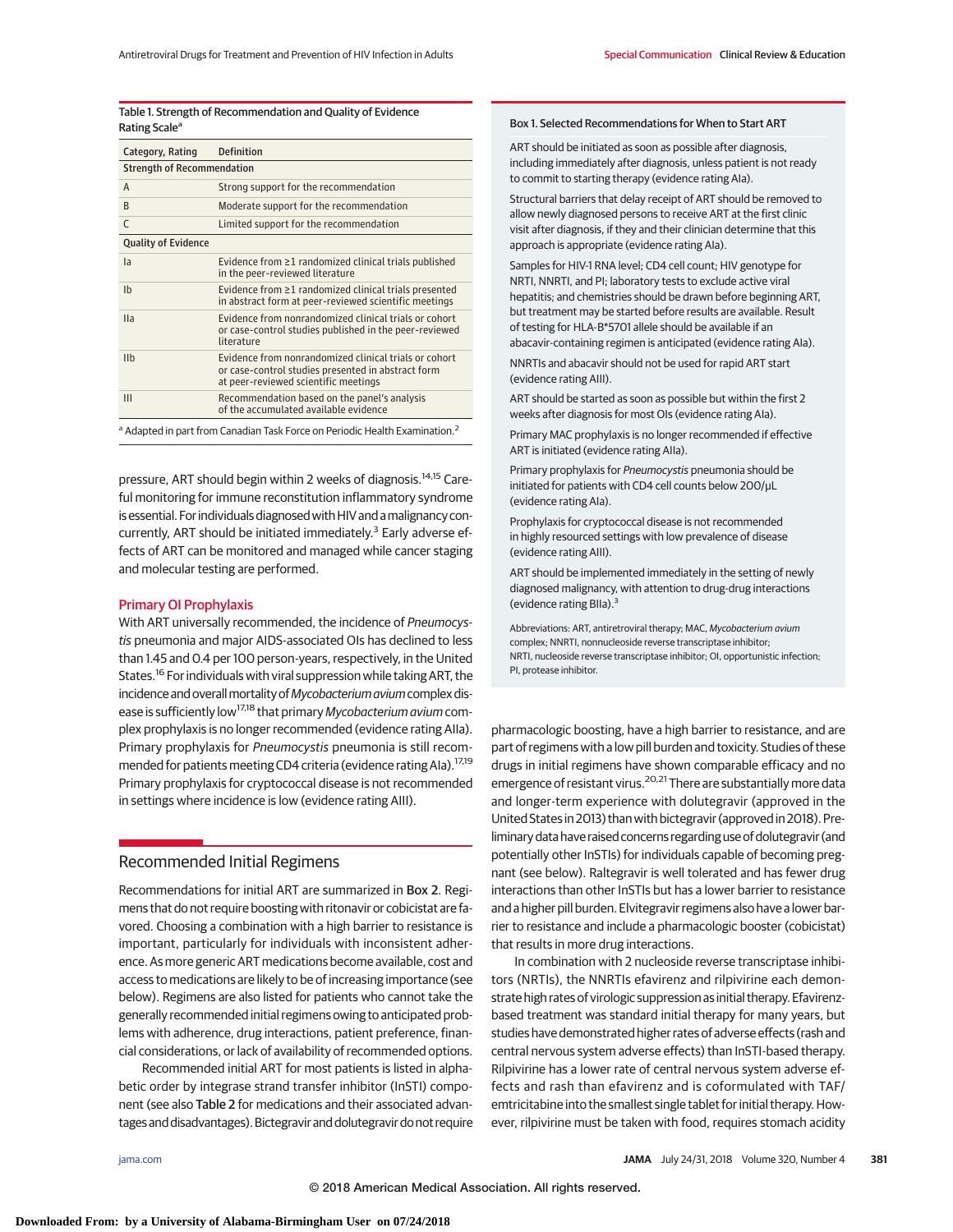#### Box 2. Selected Recommendations for Initial ART Regimens<sup>a</sup>

## **Generally Recommended Initial Regimens (Listed in Alphabetic Order by InSTI Component)**

- Bictegravir/TAF/emtricitabine (evidence rating Ala)<sup>b</sup>
- Dolutegravir/abacavir/lamivudine (evidence rating AIa)<sup>c,d</sup>
- Dolutegravir plus TAF/emtricitabine (evidence rating AIa)<sup>c,e</sup>

## **Recommended Initial Regimens for Individuals for Whom Generally Recommended Regimens Are Not Available or Not an Option (Listed in Alphabetic Order by First Component)**

- Darunavir/cobicistat plus TAF (or TDF)/emtricitabine (evidence rating AIa)e
- Darunavir boosted with ritonavir plus TAF (or TDF)/emtricitabine (evidence rating AIa)e
- Efavirenz/TDF/emtricitabine (evidence rating AIa)
- Elvitegravir/cobicistat/TAF (or TDF)/emtricitabine (evidence rating Ala)<sup>e</sup>
- Raltegravir plus TAF (or TDF)/emtricitabine (evidence rating Ala for TDF)<sup>e</sup>
- Rilpivirine/TAF (or TDF)/emtricitabine (if pretreatment HIV RNA level is <100 000 copies/mL and CD4 cell count is >200/μL) (evidence rating Ala)<sup>e</sup>

TDF is not recommended for individuals with or at risk for kidney or bone disease (osteopenia or osteoporosis) (evidence rating BIII).

Initial 2-drug regimens are only recommended in the rare situations in which a patient cannot take abacavir, TAF, or TDF (evidence rating BIa).

Pregnant individuals with HIV infection should initiate ART for their own health and to reduce the likelihood of HIV transmission to the infant (evidence rating AIa).

Abbreviations: ART, antiretroviral therapy; InSTI, integrase strand transfer inhibitor; TAF, tenofovir alafenamide; TDF, tenofovir disoproxil fumarate.

- a Components separated with a slash (/) indicate that they are available as coformulations.
- **b** There are fewer long-term safety and efficacy data with bictegravir than with dolutegravir.
- <sup>c</sup> There are important considerations related to interim reports of potential teratogenicity of dolutegravir when initiated before conception. See text for details.
- <sup>d</sup> Testing for HLA-B\*5701 allele should be performed before abacavir use (evidence rating AIa); patients who test positive should not be given abacavir (evidence rating AIa). Because it typically takes several days or longer to obtain results for HLA-B\*5701 testing, tenofovir-containing regimens should be used when starting ART on the same day as HIV diagnosis or until HLA-B\*5701 testing results are available. In patients with or at high risk for cardiovascular disease, a tenofovir-containing regimen, rather than an abacavir-containing regimen, should be used if possible.
- <sup>e</sup> In settings in which TAF/emtricitabine is not available or if there is a substantial cost difference, TDF (with emtricitabine or lamivudine) is effective and generally well tolerated, particularly if the patient does not have, or is not at high risk for, kidney or bone disease.

for adequate absorption, and is recommended only for patients with baseline HIV RNA level below 100 000 copies/mL and CD4 cell count above 200/μL.

The NNRTI doravirine is currently under investigation for initial therapy. In phase 3 trials, doravirine was noninferior to efavirenz and to ritonavir-boosted darunavir in achieving virologic suppression and had fewer central nervous system adverse events than efavirenz and a better lipid profile than either efavirenz or ritonavir-boosted darunavir.<sup>22,23</sup>Thus, doravirine may be preferable to existing NNRTIs, but no prospective studies compare it with InSTI-based regimens. Non-InSTI initial regimens are summarized in Table 3.

Abacavir is a component of the recommended regimen dolutegravir/abacavir/lamivudine. Individuals who test positive for the HLA-B\*5701 allele are at risk of a potentially life-threatening hypersensitivity reaction to abacavir.<sup>1</sup> Results of HLA-B\*5701 testing must be available before use (evidence rating AIa); patients who test positive should not be given abacavir (evidence rating AIa), and this information should be documented in the medical record.

Although some prior comparisons of abacavir/lamivudine and TDF/emtricitabine demonstrated an efficacy advantage of TDF/ emtricitabine in patients with high HIV-1 RNA levels,<sup>1</sup> the differences have not been observed in studies that use InSTIs.<sup>20</sup> Abacavir has no activity against hepatitis B virus (HBV) and should not be used in patients with HIV and HBV.

TAF- and TDF-containing regimens are similar virologically. Compared with TDF, TAF results in a lower plasma level of tenofovir and higher intracellular concentration of the active antiviral component tenofovir diphosphate. This results in fewer tenofovirassociated renal and bone toxic effects.<sup>25</sup> These differences between TAF and TDF are accentuated when TDF is used with ritonavir or cobicistat, which increase tenofovir plasma levels.<sup>26</sup>

### Two-Drug Initial Therapy

Initial 2-drug regimens are under investigation. This strategymay offer cost or toxicity advantages over standard 3-drug regimens, but efficacy needs to be confirmed.<sup>27</sup> Darunavir/ritonavir plus raltegravir was noninferior to darunavir/ritonavir plus 2 NRTIs, but the 2-drug regimen had higher rates of treatment failure in patients with a CD4 cell count below 200/μL or an HIV RNA level above 100 000 copies/mL.<sup>28</sup>

Dolutegravir plus lamivudine and darunavir/ritonavir plus lamivudine are being studied.<sup>29,30</sup> Until further data are available, initial 2-drug regimens are reserved for the rare situation when individuals cannot take abacavir, TAF, or TDF. In this situation, darunavir/ritonavir plus raltegravir (if <100 000 HIV RNA copies/mL and CD4 cell count >200/μL) or darunavir/ritonavir plus lamivudine may be used (if there is no lamivudine resistance) (evidence rating BIa). Short-term data from comparative trials may provide support for dolutegravir plus lamivudine as initial 2-drug therapy [\(NCT02831764\)](https://clinicaltrials.gov/ct2/show/NCT02831764). Dolutegravir plus rilpivirine has not yet been assessed for initial therapy.<sup>31</sup>

#### Unique Considerations

#### **Pregnancy**

Individuals who are pregnant should initiate ART as soon as possible for their own health and to reduce transmission to the infant (evidence rating AIa).<sup>1</sup> The NRTI options include abacavir/ lamivudine (or emtricitabine) if patient tests negative for HLA-B\*5701 or TDF/emtricitabine (or lamivudine). Insufficient safety data for TAF preclude use of this drug during pregnancy.

A preliminary report revealed neural tube defects among infants born to women taking a dolutegravir-containing regimen at conception, suggesting, for now, that dolutegravir should be avoided in individuals of childbearing age who wish to become pregnant, are trying to get pregnant, or are sexually active and not reliably using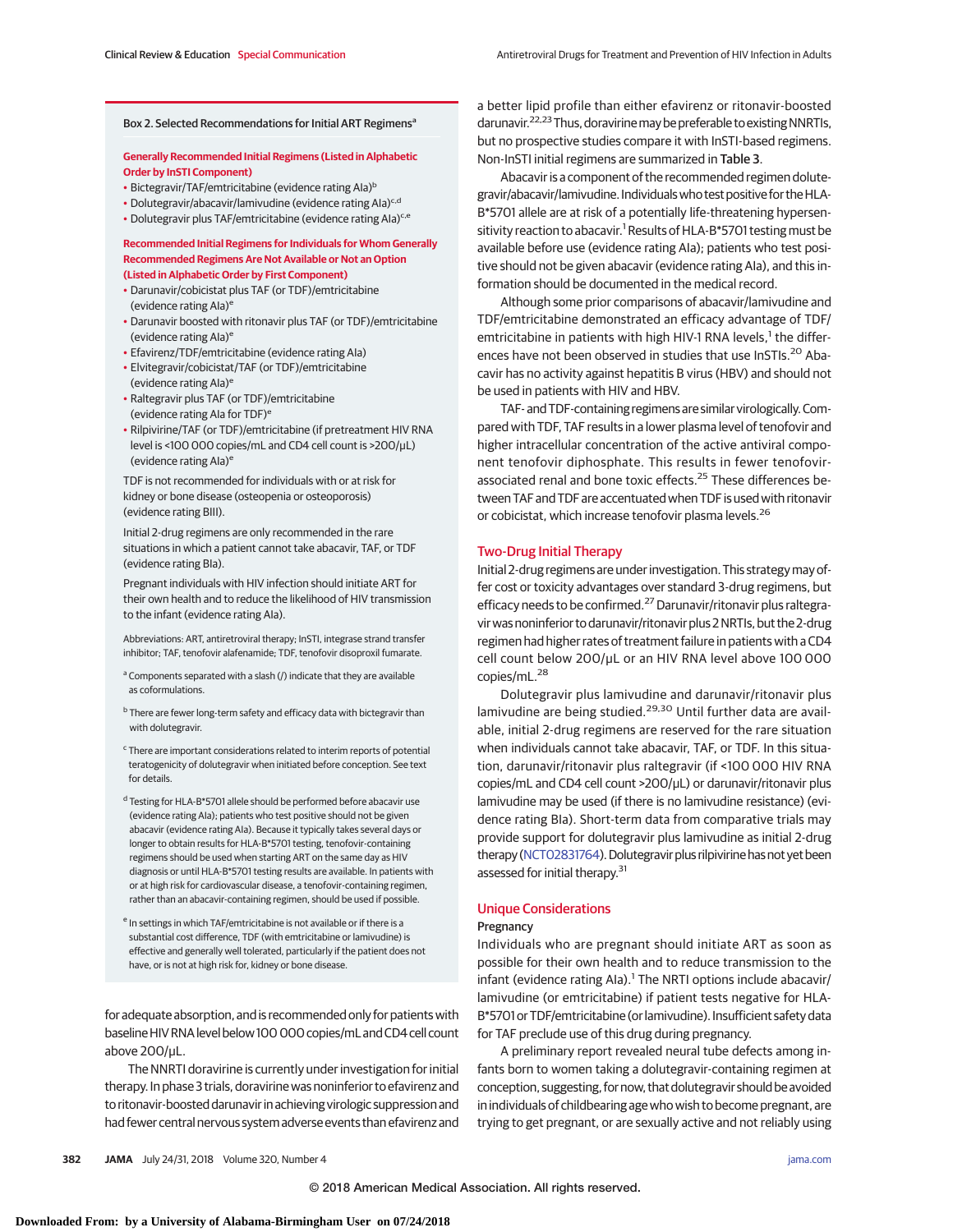| Druq <sup>a</sup> | <b>Year of FDA</b><br>Approval | Advantages                                                                                                                                                                                                                                                                                                                                                                                                      | <b>Disadvantages</b>                                                                                                                                                                                                                                                                                                                                                                                                                                                                                                                                                                                             |
|-------------------|--------------------------------|-----------------------------------------------------------------------------------------------------------------------------------------------------------------------------------------------------------------------------------------------------------------------------------------------------------------------------------------------------------------------------------------------------------------|------------------------------------------------------------------------------------------------------------------------------------------------------------------------------------------------------------------------------------------------------------------------------------------------------------------------------------------------------------------------------------------------------------------------------------------------------------------------------------------------------------------------------------------------------------------------------------------------------------------|
| Bictegravir       | 2018                           | Coformulated with TAF/emtricitabine as part of a<br>complete initial regimen<br>Noninferior to dolutegravir in comparative trials<br>Once-daily dosing<br>Low risk of resistance with virologic failure<br>Relatively few drug interactions<br>Can be taken with or without food<br>Can be started without HLA-B*5701 testing                                                                                   | Coformulation precludes combination with other antiretrovirals<br>Cannot be used with rifampin<br>Less long-term experience and data than with other InSTIs<br>Raises serum creatinine levels ( $\approx$ 0.1 mg/dL) through inhibition of<br>tubular secretion of creatinine<br>Insufficient data in pregnant women<br>Concerns regarding neural tube defects in infants born to women who<br>conceived while taking dolutegravir; unknown whether this is a class<br>effect (see text)                                                                                                                         |
| Dolutegravir 2013 |                                | Noninferior to bictegravir in 2 comparative trials and<br>superior to darunavir and efavirenz in comparative trials<br>Once-daily dosing<br>Available as a single agent, allowing it to be used in other<br>combinations<br>Low risk of resistance with virologic failure<br>Relatively few drug interactions<br>Can be taken with or without food<br>Superior to raltegravir in treatment-experienced patients | Raises serum creatinine levels (0.1-0.15 mg/dL) through inhibition of<br>tubular secretion of creatinine<br>Higher rates of insomnia and headache than with comparators in some<br>studies<br>Coformulated with abacavir/lamivudine, is the largest tablet among<br>coformulated single-pill regimens; abacavir requires HLA-B*5701<br>testing<br>Concerns regarding neural tube defects in infants born to women who<br>conceived while taking dolutegravir; unknown whether this is a class<br>effect (see text)                                                                                               |
| Elvitegravir 2012 |                                | Once-daily dosing<br>Coformulated with TDF/emtricitabine or<br>TAF/emtricitabine as a complete regimen                                                                                                                                                                                                                                                                                                          | Requires pharmacokinetic boosting with cobicistat for once-daily dosing<br>Lower barrier to resistance than bictegravir and dolutegravir<br>Frequent drug interactions attributable to cobicistat boosting<br>Cobicistat raises serum creatinine levels (0.1-0.15 mg/dL) through<br>inhibition of tubular secretion of creatinine<br>Should be taken with food<br>Should be avoided in pregnant women because of inadequate plasma<br>levels<br>Concerns regarding neural tube defects in infants born to women who<br>conceived while taking dolutegravir; unknown whether this is a class<br>effect (see text) |
| Raltegravir       | 2007                           | Superior to ritonavir-boosted atazanavir and<br>ritonavir-boosted darunavir in a comparative clinical trial<br>Longest safety record<br>Fewest drug interactions<br>Can be taken with or without food                                                                                                                                                                                                           | Not coformulated as part of a complete regimen<br>Lower barrier to resistance than bictegravir or dolutegravir<br>Higher pill burden than with other InSTIs<br>Concerns regarding neural tube defects in infants born to women who<br>conceived while taking dolutegravir; unknown whether this is a class<br>effect (see text)                                                                                                                                                                                                                                                                                  |

#### Table 2. Advantages and Disadvantages of Currently Available Integrase Strand Transfer Inhibitors

Abbreviations: FDA, US Food and Drug Administration; InSTI, integrase strand transfer inhibitor; TAF, tenofovir alafenamide; TDF, tenofovir disoproxil fumarate.

SI conversion factor: To convert creatinine values to μmol/L, multiply by 88.4

<sup>a</sup> In alphabetic order. The use of abacavir and TAF or TDF is described in the text.

contraception.<sup>32</sup> All individuals of childbearing age should have documentation of a negative pregnancy test result before starting dolutegravir and should be counseled regarding this potential risk. More data are expected; it is not yet clear whether other InSTIs pose a similar risk of neural tube defects.

Raltegravir is the recommended InSTI for individuals who are already pregnant. Elvitegravir/cobicistat should not be used during pregnancy (evidence rating AIIa). Pregnant women already taking elvitegravir/cobicistat should be switched to a recommended regimen.<sup>33</sup> Bictegravir should not be used during pregnancy because available safety data are insufficient.

Recommended protease inhibitors (PIs) include atazanavir/ ritonavir (once daily) or darunavir/ritonavir (twice daily). Drugs boosted with cobicistat (eg, darunavir/cobicistat and atazanavir/ cobicistat) are not recommended for use during pregnancy because of pharmacokinetic concerns or insufficient data (evidence rating AIIb).<sup>32</sup> Efavirenz and rilpivirine are alternatives in pregnancy. There were initial concerns regarding potential neural tube defects with efavirenz, but accumulated data now support the safety of efavirenz during pregnancy.

#### HBV and Hepatitis C Virus Co-infection

HIV-infected patients with HBV co-infection should initiate an ART regimen that contains TDF or TAF (evidence rating AIa), lamivudine or emtricitabine, and a third component.<sup>34-36</sup> Patients with HIV co-infected with hepatitis C virus (HCV) are candidates for HCV treatment and therefore should start an ART regimen with drugs that have minimal drug interactions with HCV therapies (evidence rating Alla), such as dolutegravir/abacavir/lamivudine, dolutegravir/TAF/ emtricitabine, bictegravir/TAF/emtricitabine, or raltegravir plus TAF/ emtricitabine. Clinicians should consult current HCV treatment guidelines [\(https://www.hcvguidelines.org\)](http://www.hcvguidelines.org).

## Bone, Kidney, and Cardiovascular Disease

HIV is associated with osteoporosis and fractures.<sup>37</sup> Baseline bone mineral density testing is recommended in postmenopausal women and in anyone older than 50 years (evidence rating BIII). During the first 1 to 2 years after ART initiation, patients may lose 2% to 6% of bone mineral density at the hip and spine. Patients taking TDF-containing regimens have a greater initial decline in bone mineral density than those who take a TAF- or abacavir-containing regimen.<sup>1,20,38</sup> Accordingly, TDF is not recommended for patients with osteopenia or osteoporosis (evidence rating BIII). Abacavir does not require dose adjustment based on renal function. TAF can be used if creatinine clearance is above 30 mL/min/1.73  $m<sup>2</sup>$  (evidence rating Alla).<sup>1</sup> Dose reduction of lamivudine is recommended for patients with creatinine clearance below 50 mL/min/1.73  $\mathrm{m}^2$ . There are data supporting use of elvitegravir/cobicistat/TAF/emtricitabine once daily in patients with end-stage renal disease (estimated glomerular filtration rate <15 mL/min) receiving long-term hemodialysis.<sup>39</sup> HIV-infected patients with end-stage renal disease should be evaluated for kidney transplantation (evidence rating AIIa).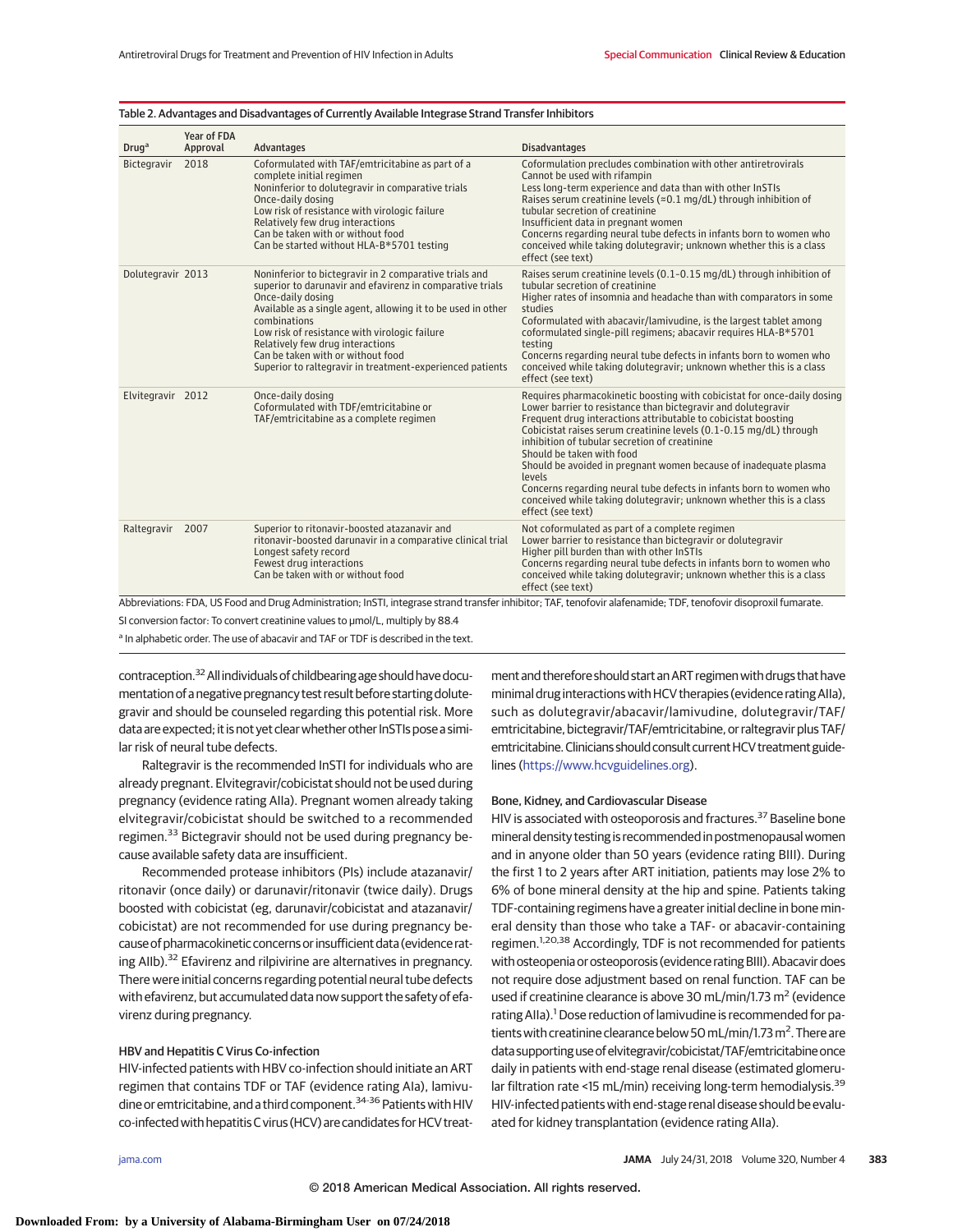| Regimen                                                                                                                                                                                                                                                                                                                                                                                                                                                                                                                       | <b>Advantages</b>                                                                                                                                                                                                                                                                                                            |                                                                                                                                                                                                                                                                                                        | <b>Disadvantages</b>                                                                                                                                                                                                                                                                                                                                |
|-------------------------------------------------------------------------------------------------------------------------------------------------------------------------------------------------------------------------------------------------------------------------------------------------------------------------------------------------------------------------------------------------------------------------------------------------------------------------------------------------------------------------------|------------------------------------------------------------------------------------------------------------------------------------------------------------------------------------------------------------------------------------------------------------------------------------------------------------------------------|--------------------------------------------------------------------------------------------------------------------------------------------------------------------------------------------------------------------------------------------------------------------------------------------------------|-----------------------------------------------------------------------------------------------------------------------------------------------------------------------------------------------------------------------------------------------------------------------------------------------------------------------------------------------------|
| Darunavir (boosted with<br>cobicistat or ritonavir) plus<br>TAF/emtricitabine or<br>TDF/emtricitabine                                                                                                                                                                                                                                                                                                                                                                                                                         | Low risk of resistance with virologic failure, even with intermittent<br>adherence<br>Available as a single tablet regimen in Europe and perhaps soon in the<br>United States (darunavir/cobicistat/TAF/emtricitabine) <sup>24</sup><br>Can be started without results of HLA-B*5701, hepatitis B, and resistance<br>testing | Requires pharmacokinetic boosting; many drug<br>interactions<br>Ritonavir-boosted darunavir inferior to<br>raltegravir and dolutegravir in comparative<br>clinical trials, largely because of lower tolerability<br>Cobicistat should not be given in pregnancy<br>because of inadequate plasma levels |                                                                                                                                                                                                                                                                                                                                                     |
| Efavirenz/TDF/emtricitabine                                                                                                                                                                                                                                                                                                                                                                                                                                                                                                   | High efficacy in patients with baseline HIV RNA levels >100 000 copies/mL<br>Extensive experience in patients with concomitant tuberculosis<br>Widely available globally<br>Available as a generic coformulation at 600 or 400 mg with TDF/lamivudine                                                                        |                                                                                                                                                                                                                                                                                                        | Relatively high rate of rash<br>No single-tablet form available with TAF<br>Efavirenz may cause neuropsychiatric adverse<br>effects<br>Increased risk of suicidality; avoid in patients with<br>a history of depression                                                                                                                             |
| Rilpivirine/TAF (or<br>TDF)/emtricitabine                                                                                                                                                                                                                                                                                                                                                                                                                                                                                     | Lowest risk of rash among NNRTI-based therapies<br>Low risk of metabolic adverse effects                                                                                                                                                                                                                                     |                                                                                                                                                                                                                                                                                                        | Not recommended for patients with HIV RNA<br>levels >100 000 copies/mL or CD4 cell count<br><200/µL because of increased risk of virologic<br>failure<br>Must be taken with a meal (at least 390 calories)<br>to optimize absorption<br>Should not be administered with proton-pump<br>inhibitors; stagger dosing if given with an $H_2$<br>blocker |
| Abbreviations: InSTI, integrase strand transfer inhibitor; NNRTI, nonnucleoside<br>reverse transcriptase inhibitor; TAF, tenofovir alafenamide; TDF, tenofovir<br>disoproxil fumarate.<br><sup>a</sup> In alphabetic order by first component. Initial NNRTI-based regimens should<br>not be used without baseline resistance data because of the possible presence<br>of transmitted NNRTI-resistant virus. In the rare circumstance in which<br>maraviroc might be included in initial therapy, initiation should not occur |                                                                                                                                                                                                                                                                                                                              | <sup>b</sup> Of note, doravirine, an investigational NNRTI, is currently under regulatory<br>review. If approved, doravirine/lamivudine/TDF would likely be an effective<br>initial regimen in patients for whom use of an InSTI-containing regimen                                                    |                                                                                                                                                                                                                                                                                                                                                     |
|                                                                                                                                                                                                                                                                                                                                                                                                                                                                                                                               |                                                                                                                                                                                                                                                                                                                              | is not possible.<br><sup>c</sup> See text with regard to interchanging TDF for TAF and interchanging<br>emtricitabine for lamivudine and vice versa.                                                                                                                                                   |                                                                                                                                                                                                                                                                                                                                                     |

#### Table 3. Initial Non-InSTI Antiretroviral Treatmenta, b,c

The association between abacavir use and increased risk of myocardial infarction remains controversial.<sup>1,40</sup> Given the uncertainty, abacavir should be used with caution or avoided in patients who have or are at high risk for cardiovascular disease.

# Recommended Initial ART in the Setting of OIs and Malignancies

before confirmation of CC chemokine receptor 5 tropism.

Choice of ART regimen in the setting of OIs and malignancies is guided by drug-drug interactions with the antimicrobial or chemotherapy regimen. Unboosted InSTI-based regimens are recommended. In the setting of malignancy, OI prophylaxis should be instituted, regardless of CD4 cell count, according to specific chemotherapy regimens used.

The recommended regimens for initial ART in the setting of rifamycin-based antituberculosis therapy are 2 NRTIs (excluding TAF) plus efavirenz (600mg daily), raltegravir (800mg twice daily), or dolutegravir (50 mg twice daily) (evidence rating Ala).<sup>1,41</sup> Coadministration of bictegravir (along with TAF/emtricitabine) twice daily with rifampin for 28 days is not recommended, owing to significantly decreased area under the curve (AUC) and peak serum concentration after administration ( $C_{\text{max}}$ ) for bictegravir (evidence rating Alla).<sup>42</sup> When TAF is administered with rifampin, plasma TAF  $C_{\text{max}}$  and AUC as well as intracellular tenofovir diphosphate levels were decreased; however, intracellular tenofovir diphosphate concentrations were higher than those achieved with standard-dose TDF. Further evaluation of TAF in tuberculosis co-infection is under way.<sup>43</sup> Boosted PIs should be used only if an efavirenz- or InSTI-based regimen is not an option, and rifabutin (150 mg daily) should be substituted for rifampin in the antituberculosis regimen (evidence rating AIa). $<sup>1</sup>$ </sup>

For latent tuberculosis, a 1-month course of daily rifapentine plus isoniazid was equivalent to 9 months of isoniazid in persons with HIV.<sup>44</sup> Daily rifapentine can be safely administered with efavirenzbased ART. Once-weekly rifapentine/isoniazid is also safe, welltolerated, and has an acceptable pharmacokinetic profile when used with raltegravir. Dolutegravir-based regimens should not be used with rifapentine/isoniazid for treatment or prevention of tuberculosis, pending further evaluation.<sup>45</sup>

# When and How to Switch

Recommendations for when and how to switch ART regimens are summarized in Box 3. The most common reasons for switching therapy are regimen simplification, newly diagnosed comorbidities (or to prevent comorbid conditions), and management of interactions with drugs or supplements. In addition to these reasons, a regimen switch may be required to minimize the patient's insurance co-payments or to satisfy payer formulary requirements.

Switching from older antiretroviral regimens should be considered when there is evidence of or potential for chronic toxicity, drug-drug interactions, or emergent adverse effects with current regimens.<sup>1,31,46</sup> Proactive switching from TDF- to TAF-containing regimens to minimize renal or bone adverse effects may be beneficial. $47$  Care should be taken when switching from regimens boosted with ritonavir to ones boosted with cobicistat because of different drug-drug interactions.<sup>48</sup> In patients without a history of treatment failure, data support switching from regimens containing TDF to single-tablet regimens including dolutegravir/abacavir/lamivudine, 46,49 dolutegravir/rilpivirine,<sup>31</sup> elvitegravir/cobicistat/emtricitabine/TAF,<sup>1</sup> rilpivirine/emtricitabine/TAF,<sup>50</sup> darunavir/cobicistat/emtricitabine /TAF,<sup>51</sup> and bictegravir/emtricitabine/TAF.<sup>20</sup> The switch to TAFcontaining regimens is effective in maintaining HIV and HBV suppression in HIV/HBV co-infection.<sup>52</sup>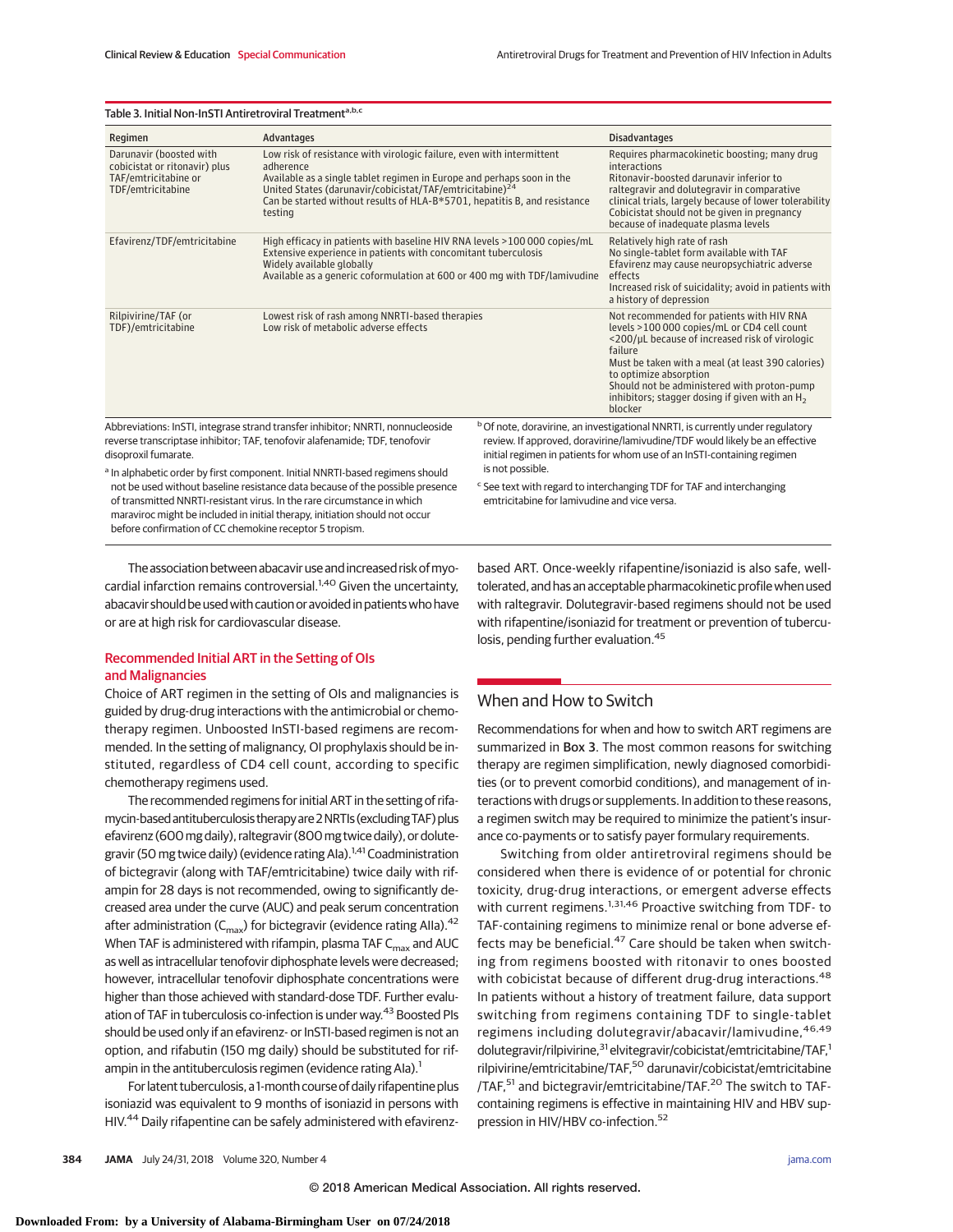## Box 3. Selected Recommendations for When and How to Switch ART Regimens

- Review of the ART treatment history, regimen tolerability, comedications, and results of prior resistance tests is recommended before any treatment switches are made (evidence rating AIa).
- In patients with NRTI mutations, switching from a boosted PI to a regimen containing a drug with a low genetic barrier to resistance (eg, NNRTI or raltegravir) is not recommended (evidence rating AIa).
- HIV viral load should be checked 1 month after switching regimens to ensure virologic suppression has been maintained (evidence rating BIII).

#### **Switching When Virologically Suppressed**

- Patients taking older ART drugs with known toxicity should be questioned carefully to identify subtle adverse effects of which they may be unaware or that they may not attribute to the drug. The presence of these toxicities should prompt a change in regimen (evidence rating BIII).
- In general, if the older regimen is well tolerated without evidence of toxicity, there is little reason to switch to a newer regimen (evidence rating BIII).
- Proactive switching from TDF to TAF is recommended for patients at high risk of renal or bone toxicity (evidence rating BIa). Review of comedications is essential to ensure no change in dosing is required with the use of TAF.
- Switching from 3-drug regimens to certain 2-drug regimens in the setting of viral suppression, using dolutegravir/rilpivirine (evidence rating AIa), a boosted PI with lamivudine (evidence rating AIIa), or dolutegravir with lamivudine (evidence rating AIIa) can be used in patients with no prior virologic failure or transmitted drug resistance. (Longer-term follow-up is needed to confirm the durability of these strategies).
- Patients who are co-infected with HIV and HBV should receive a regimen that contains 2 drugs active against HBV, usually TAF or

TDF plus lamivudine or emtricitabine, in addition to a third ART drug (evidence rating AIIa). Such patients should generally not be switched to 2-drug ART.

• Monotherapy with boosted PIs or dolutegravir is not recommended (evidence rating AIIa).

#### **Switching for Virologic Failure**

- Resistance testing is recommended while taking the failing ART regimen or within 4 weeks of stopping (evidence rating AIIa).
- Virologic failure should be confirmed and, if resistance is identified, a prompt switch to another active regimen using results of current and past resistance testing to prevent accumulation of additional resistance mutations is recommended (evidence rating BIIa).
- Dolutegravir, plus 2 NRTIs (with at least 1 active by genotype) is recommended after initial treatment failure with an NNRTI (evidence rating AIa).
- A boosted PI plus 2 NRTIs (with at least 1 active NRTI) are recommended for initial treatment failure of an InSTI-containing regimen (evidence rating AIII).
- Dolutegravir plus at least 1 fully active other agent may be effective in the setting of raltegravir or elvitegravir resistance. Dolutegravir should be dosed twice daily in this setting (evidence rating BIII).
- A single active agent added to a failing regimen is not recommended (evidence rating AIa).
- For multiclass resistance, the next regimen should be constructed using drugs from new classes if available (evidence rating BIII).

Abbreviations: ART, antiretroviral therapy; HBV, hepatitis B virus; NNRTI, nonnucleoside reverse transcriptase inhibitor; NRTI, nucleoside reverse transcriptase inhibitor; PI, protease inhibitor; TAF, tenofovir alafenamide; TDF, tenofovir disoproxil fumarate.

Simplification from a boosted PI<sup>53</sup> or from emtricitabine/TAF plus dolutegravir<sup>54</sup> to a single-tablet bictegravir/emtricitabine/TAF regimen maintained viral suppression above 90%. Switching to 2 antiretroviral drugs has been used to reduce NRTI-related bone, kidney, and cardiovascular complications and cost. Dolutegravir/ rilpivirine maintained virologic suppression in patients with no previous virologic failure or evidence of resistance who switched from a 3-drug ART regimen.<sup>31</sup> Dual-therapy regimens that include a boosted PI (lopinavir, atazanavir, or darunavir) and lamivudine were noninferior to 3-drug regimens inmaintenance of virologic suppression up to 2 years.<sup>55-57</sup> Dolutegravir and lamivudine maintained virologic suppression to 48 weeks among patients with no prior virologic failure or transmitted NRTI resistance.<sup>58,59</sup>

Fewer options exist for regimen simplification in virologically suppressed individuals in whom several previous regimens have failed over time. Preexistent NRTI and NNRTI mutations were associated with viral rebound after switching to rilpivirine/emtricitabine/TDF.<sup>60</sup> Darunavir/cobicistat/emtricitabine/TAF maintained virologic suppression in patients switching from a boosted PI plus emtricitabine/TDF, even if there was previous virologic failure, provided there was no history of darunavir failure or darunavir-resistance mutations.51 Elvitegravir/cobicistat/emtricitabine/TAF combined with darunavir taken once daily effectively maintained virologic suppression in

patients with 2-class drug resistance (up to 3 thymidine analogue– associated mutations but no multi-NRTI or darunavir mutations) while taking multidrug regimens.<sup>61</sup>

Monotherapy with PIs or InSTIs as amaintenance strategy is not recommended because of higher rates of virologic rebound,<sup>1,62-65</sup> often with resistant virus (evidence rating AIIb). <sup>62,63</sup>

## Virologic Failure

Virologic failure is increasingly uncommon with currently recommended ART regimens. Exploration for reasons of inconsistent adherence, drug-drug interactions, and collation of all resistance mutations identified by genotype, along with the ART history, are required to select a new treatment regimen.

For failure of an initial NNRTI-based regimen, dolutegravir plus NRTIs was superior to lopinavir plus NRTIs when the next regimen included at least 1 active NRTI.<sup>66</sup> For failure of initial PI-based or InSTI-based therapy (without resistance), boosted PI- or dolutegravirbased therapy with 1 or 2 fully active NRTIs should be effective.

For virologic failure after initial raltegravir- or elvitegravir-based regimens with the presence of integrase mutations, dolutegravir (50 mg twice daily) with at least 1 other active drug may be effective, but clinical data are lacking.<sup>1</sup> For virologic failure with more complex treatment history, therapy with at least 2 fully active drugs from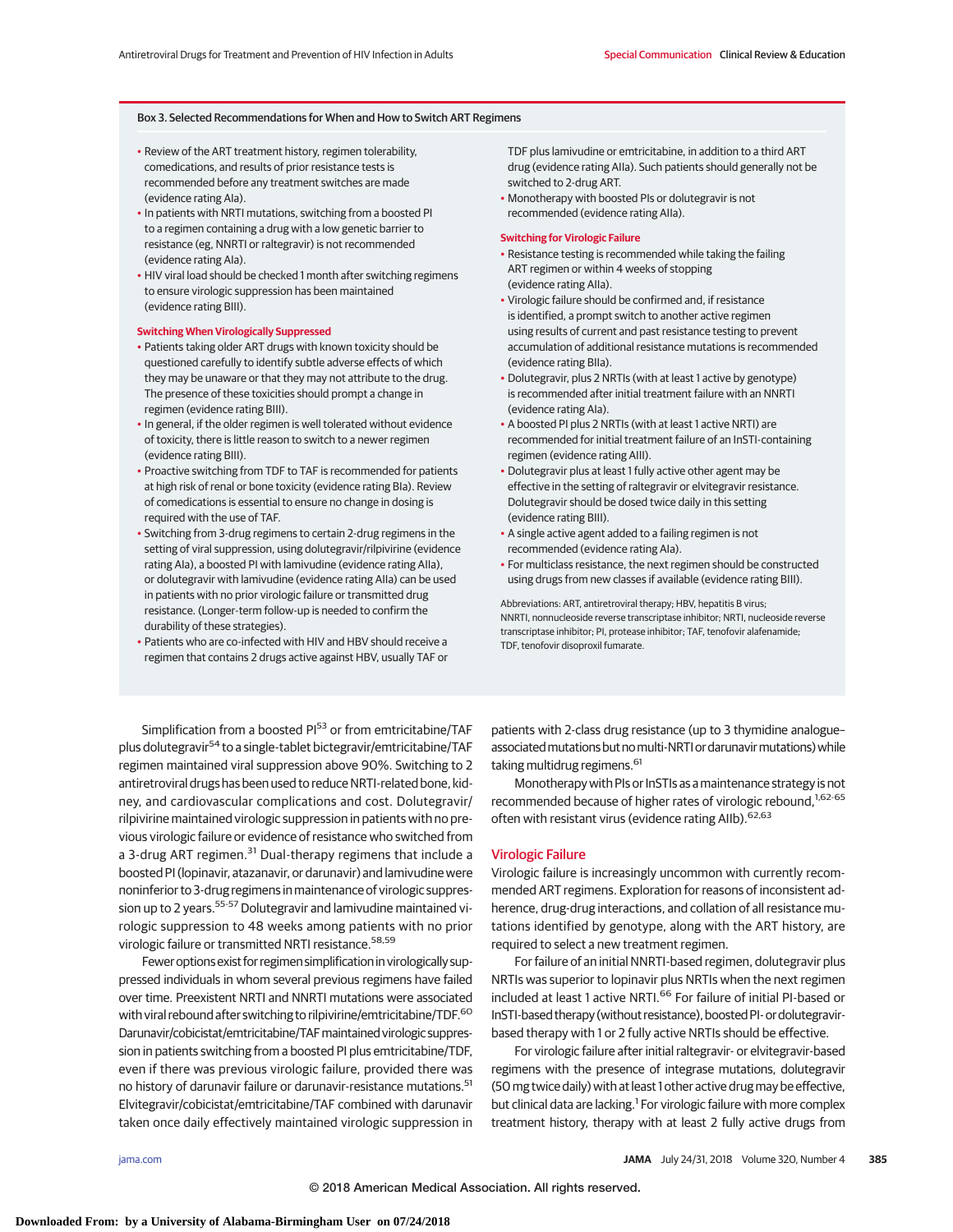| Table 4. Recommended Laboratory Assessments and Monitoring Across the HIV Care Continuum |                                                                        |                                                                                                                                   |                                                                 |  |  |
|------------------------------------------------------------------------------------------|------------------------------------------------------------------------|-----------------------------------------------------------------------------------------------------------------------------------|-----------------------------------------------------------------|--|--|
| <b>Test</b>                                                                              | At HIV Diagnosis                                                       | <b>During ART</b>                                                                                                                 | At Virologic Failure                                            |  |  |
| <b>HIV RNA level</b>                                                                     | مما                                                                    | Within the first 6 weeks of starting ART or a new<br>ART regimen, then every 3 mo until <50<br>copies/mL for 1 y, then every 6 mo | $\overline{v}$                                                  |  |  |
| CD4 cell count                                                                           | $\sqrt{2}$                                                             | Every 6 mo until >250/µL for 1 y then stop as<br>long as virus is suppressed                                                      | $\sqrt{2}$                                                      |  |  |
| HIV RT-pro<br>genotype                                                                   | مما                                                                    |                                                                                                                                   | مما                                                             |  |  |
| <b>HIV</b> integrase<br>qenotype                                                         |                                                                        |                                                                                                                                   | If failing ART regimen<br>included an InSTI                     |  |  |
| Viral tropism                                                                            |                                                                        |                                                                                                                                   | Each time before the<br>start of ART that includes<br>maraviroc |  |  |
| HLA-B*5701                                                                               | $\blacktriangleright$ (before<br>initiating<br>abacavir; just<br>once) | $\triangleright$ (if considering abacavir and not determined<br>previously)                                                       |                                                                 |  |  |
| Safety testing                                                                           | مما                                                                    | $\sqrt{2}$                                                                                                                        | مما                                                             |  |  |
| Co-infection (STIs,<br>tuberculosis,<br>hepatitis, Pap test)                             | مما                                                                    | مما                                                                                                                               |                                                                 |  |  |
| Health maintenance                                                                       | $\overline{ }$                                                         | ✔                                                                                                                                 |                                                                 |  |  |

Abbreviations: ART, antiretroviral therapy; InSTI, integrase strand transfer inhibitor; Pap, Papanicolaou; RT-pro, reverse transcriptase and protease; STI, sexually transmitted infection.

different antiretroviral classes, perhaps including maraviroc in the setting of CC chemokine receptor 5 (CCR5)-tropic virus, is recommended.

Ibalizumab, an anti-CD4 monoclonal antibody that inhibits HIV cell entry via CD4 binding, is active against CCR5- and C-X-C chemokine receptor 4 (CXCR4)–tropic HIV isolates and may be useful as a fully active agent for patients with multiclass-resistant virus (evidence rating BII). Almost 50% of adults with virologic failure from multidrug-resistant HIV achieved undetectable HIV RNA levels at 24 weeks after receipt of biweekly intravenous ibalizumab (800 mg) with at least 1 other active drug. 67,68

# Laboratory Monitoring

Recommendations for laboratory monitoring are summarized in Table 4 and Box 4. All individuals who have ever been sexually active should be tested for HIV at least once in their lives (evidence rating AIII). Risk for HIV often changes over a person's lifetime; risk evaluation is recommended at each routine clinical visit (evidence rating AIII). For men who have sex with men (MSM), transgender women, people who inject drugs, and others with increased risk, testing is recommended at least annually and perhaps as frequently as every 3 months (evidence rating BIII).<sup>69</sup> Diagnosis of sexually transmitted infections (STIs) and HCV can help identify individuals who should be tested more regularly for HIV and who might benefit from preexposure prophylaxis (PrEP) (evidence rating BIII).<sup>70-72</sup> Testing performed with assays that measure HIV antibody and antigen is recommended because it can take 3 weeks or longer for HIV antibodies to be detected after initial infection. In contrast, HIV RNA or combination antibody with p24 antigen tests that can detect HIV within 10 to 14 days after infection are recommended (evidence rating Alla).<sup>73</sup> Relying on symptoms of the acute retroviral syndrome to trigger testing will miss infections because acute infection may be asymptomatic.<sup>1,74,75</sup> Available home-based HIV tests do not detect acute HIV infection but can be useful for people without access to testing otherwise.<sup>76</sup> All available tests can have false-positive results, so confirmatory measurement of HIV RNA level is recommended before ART initiation, although treatment can be initiated before results are available (evidence rating AIa).

Before starting ART, recommended laboratory monitoring includes HIV RNA level, CD4 cell count, and reverse transcriptase and protease genotype (InSTI genotyping generally is not recommended because it is not cost-effective) $77$ ; general health (testing for kidney/liver function, lipid levels, complete blood cell count, glucose level, and pregnancy status); and co-infections (hepatitis A, B, and C, tuberculosis, and STIs) (evidence rating AIa). Unless preexisting kidney or liver damage or high likelihood of transmitted drug resistance exists, the results of these tests should not delay start of ART (evidence rating BIII).<sup>78-81</sup> Testing for CCR5 tropism is recommended each time when considering maraviroc, and HLA-B\*5701 testing (only needed once) is recommended before starting abacavir (evidence rating AIa).

## Monitoring During ART

Within 6 weeks of starting ART, adherence and tolerability of therapy should be assessed, along with HIV RNA level. HIV RNA suppression may take up to 24 weeks, or faster with InSTI-based regimens.<sup>1,82</sup> Once the HIV RNA level is below 50 copies/mL, monitoring is recommended every 3 months until suppressed for at least 1 year. After that year, monitoring can be performed every 6 months if the patient maintains consistent medication adherence (evidence rating AIII). Of note, when monitoring intervals are extended and therapy fails, resistance has more time to emerge.<sup>80</sup>

Once viral suppression occurs with ART, CD4 cell counts usually increase.<sup>1,83</sup> CD4 measurements are recommended every 6 months until above 250/μL for at least 1 year with concomitant viral suppression (evidence rating BIII).<sup>1,84</sup> Afterward, CD4 cell counts need not be measured unless ART fails (defined below) or the patient has an immunosuppressive condition or treatment, such as steroid treatments or chemotherapy (evidence rating AIII). 85 Patients taking ART should have regular clinical and laboratory evaluations, including age- and risk-appropriate screening.

HIV RNA testing is used to detect if ART is failing. When HIV RNA level is above 50 copies/mL, repeating measurement of HIV RNA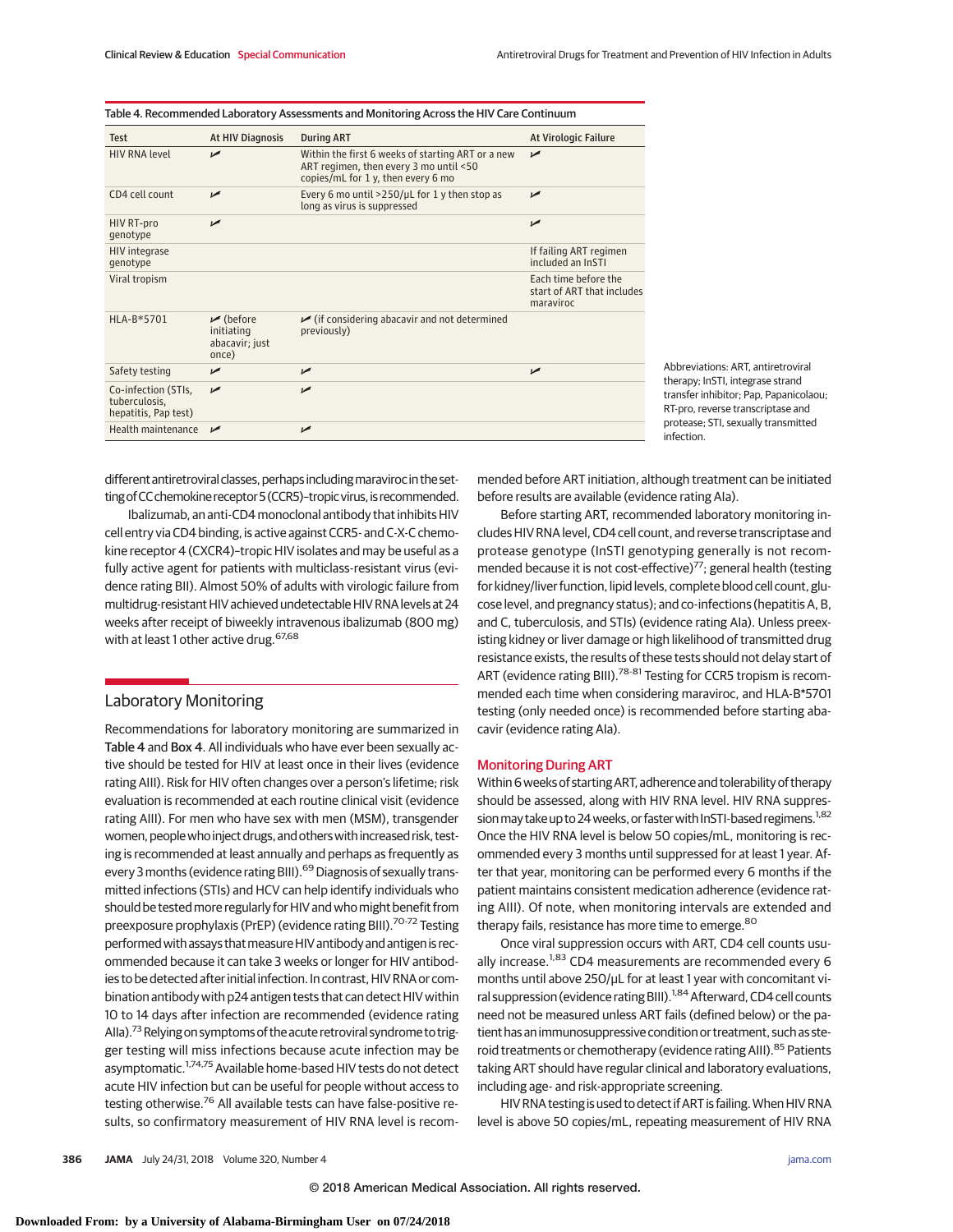## Box 4. Selected Recommendations for Laboratory Monitoring

All persons who have ever been sexually active should be tested for HIV at least once in their lives (evidence rating AIII).

Risk for HIV often changes over a person's lifetime; risk evaluation is recommended at each routine clinical visit (evidence rating AIII).

For sexually active men who have sex with men and for transgender women, people who inject drugs, and others at increased risk, testing is recommended at least annually and as frequently as every 3 months (evidence rating BIII).

Diagnosis of sexually transmitted infections and hepatitis C virus can help identify persons who should be tested more regularly for HIV and who might benefit from preexposure prophylaxis (evidence rating BIII).

HIV screening with assays that can detect recent HIV infection, either an instrument-based combination antigen/antibody assay or a combination of a stand-alone antibody assay and nucleic acid testing, is recommended (evidence rating AIIa).

Persons with ongoing condomless sexual exposures or sharing of needles or works need to be tested with assays that can detect HIV RNA or with combination antibody + p24 antigen tests (evidence rating AIIa). Individuals with signs or symptoms of acute or primary HIV infection should be tested with HIV RNA assays.

All available tests can have false-positive results, so additional testing with an HIV viral load is recommended before ART initiation, although treatment may be started before results are available (evidence rating AIa).

HIV genotype to assess transmitted NRTI and NNRTI resistance should be performed; InSTI genotyping at baseline is not recommended unless exposure to a partner with InSTI resistance is suspected (evidence rating BIII).

CCR5 tropism testing is recommended each time when considering maraviroc and HLA-B\*5701 testing (only needed once) before use of abacavir (evidence rating AIa).

Once HIV RNA level is below 50 copies/mL, monitoring is recommended every 3 months until virus is suppressed for at least a year. After 1 year of viral suppression, monitoring can be reduced to every 6 months if the patient maintains consistent medication adherence (evidence rating AIII).

Measurement of CD4 cell counts is recommended every 6 months until cell counts are above 250/μL for at least 1 year with concomitant viral suppression (evidence rating BIII).

Age- and risk-appropriate screening for STIs at various anatomical sites, anal or cervical dysplasia, tuberculosis, general health, and medication toxicity is recommended (evidence rating AIII).

Once a viral load above 50 copies/mL is detected, measurement should be repeated within 4 weeks, and reassessing for medication adherence and tolerability is recommended (evidence rating AIII).

Measurement of viral load at 4 to 6 weeks after starting a new ART regimen is recommended (evidence rating AIII).

If the viral load has not declined, adherence and toxicity should be discussed with the patient. If adherence appears to be sufficient, a genotype assay is recommended (evidence rating AIII).

Abbreviations: ART, antiretroviral therapy; CCR5, CC chemokine receptor 5; InSTI, integrase strand transfer inhibitor; NNRTI, nonnucleoside reverse transcriptase inhibitor; NRTI, nucleoside reverse transcriptase inhibitor; STI, sexually transmitted infection.

level within 4 weeks and reassessing for medication adherence and tolerability is recommended (evidence rating AIIb). Virologic failure is defined as HIV RNA level above 200 copies/mL on at least 2 consecutive measurements. Once virologic failure is diagnosed, an HIV genotype should be obtained while the patient is taking the failing regimen.<sup>1</sup> If HIV genotyping is unsuccessful (eg, HIV RNA level is <1000 copies/mL), a proviral DNA analysis using deep sequencing methods may be used.<sup>86</sup> For virologic failure of InSTIcontaining ART, integrase resistance testing is recommended (evidence rating AIII).<sup>1,87-89</sup> Once a new regimen is started, HIV RNA level should be checked 4 to 6 weeks after initiation, following the same schedule as for monitoring of initial therapy (evidence rating AIII).<sup>1</sup>

Optimal care for patients with persistent viremia between 50 and 200 copies/mL is unclear. The ART regimen should be continued, with assessment of medication adherence (evidence rating BIII). There is no indication to intensify the regimen with additional antiretrovirals.<sup>90</sup>

# Engagement in Care and ART Adherence

Recommendations for engagement in care and ART adherence are summarized in Box 5. The HIV care continuum provides a framework to enhance individual health outcomes and maximize the benefits afforded by treatment as prevention. In the setting of sustained viral suppression, individuals with HIV do not transmit HIV to sexual partners (described as "undetectable = untransmissable"  $[U = U]$ ). <sup>91,92</sup> In the United States, 22% of initial HIV diagnoses occur within 3 months of an AIDS diagnosis, indicating that persons are entering HIV care late.<sup>93</sup> Clinicians not offering HIV testing in emergency departments and acute medical care settings appears to be a major limitation in early diagnosis of HIV.<sup>94</sup>

Monitoring successive steps on the HIV care continuum helps address barriers that impede initial linkage, subsequent retention, and successful reengagement of patients lost to care.<sup>1</sup> Missed medical care visits can be assessed in real time and are consistently associated with poor HIV outcomes.<sup>95</sup> Assessment of missed visits in the prior year predicts future risk for missing future appointments, allowing for clinic-level intervention.<sup>96</sup> Coordination of appointment datawith public health surveillance systems (eg, "Data to Care") enhances linkage to, and retention and reengagement in, care.<sup>97,98</sup>

Resource-intensive interventions among vulnerable individuals (eg, those hospitalized or with substance use disorders) have yielded modest short-term improvements in care engagement and viral suppression.<sup>99,100</sup> Cash incentives to encourage adherence with treatment and follow-up do not work consistently and generally are not recommended (evidence rating AIa).<sup>99,101</sup> However, noncash incentives as part of combination strategies are effective.<sup>102,103</sup> Tiered strategies using risk stratification to identify high-acuity patients are recommended (evidence rating CIIb), as is providing low-threshold medical care, such as open access (ie, "walk in") clinics, integrated with high-intensity outreach implemented in conjunction with public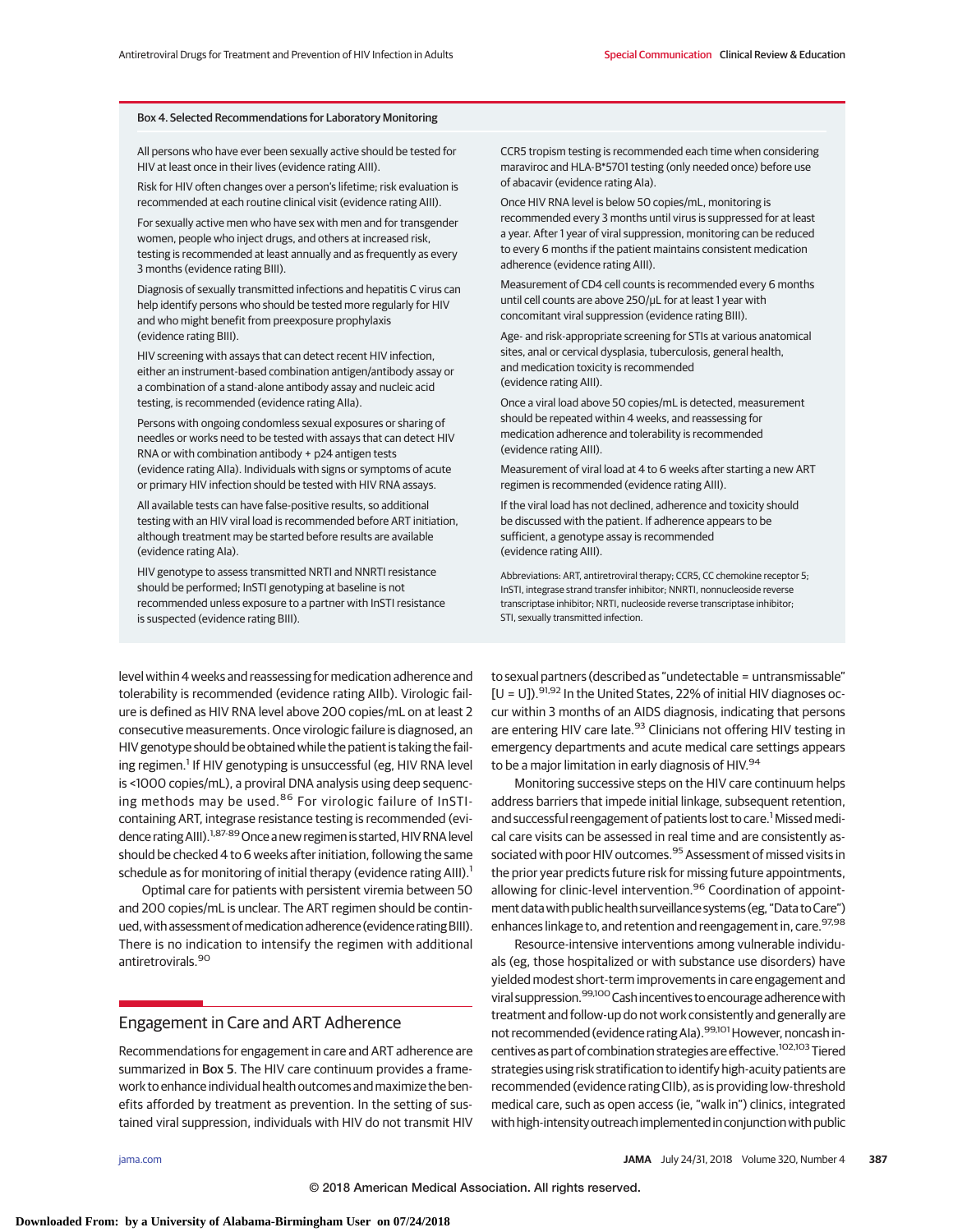## Box 5. Selected Recommendations for Engagement in Care and ART Adherence

Routine, opt-out HIV screening is recommended in primary medical care settings, emergency departments, and for all pregnant women (evidence rating AIIa).

Routine screening and treatment for depression is recommended (evidence rating AIIa).

Systematic monitoring of time to care linkage after initial HIV diagnosis, retention in care, reengagement in care, ART adherence, and rates of viral suppression is recommended in all care settings and at a population level (evidence rating AIIa).

Brief, strengths-based case management is recommended after HIV diagnosis to facilitate linkage to care (evidence rating AIa).

Systematic monitoring of missed clinic visits and rapid intervention after a missed visit is recommended (evidence rating AIIa).

Personal telephone and interactive text reminders in advance of scheduled appointments and shortly after missed appointments (eg, 24-48 hours) are recommended (evidence rating AIa).

Adherence monitoring using patients' self-report obtained by validated adherence instruments and pharmacy refill data is recommended (evidence rating AIIa).

Integration of directly observed ART in methadone maintenance programs (evidence rating BIa) and as a treatment strategy among persons with substance use disorders (evidence rating BIa) and those who are incarcerated or released to the community (evidence rating CIII) is recommended to enhance adherence and viral suppression.

Opioid substitution therapy for opioid-dependent patients is recommended (evidence rating AIa).

Rapid HIV test algorithms may be used to confirm a preliminary positive rapid test result, allowing for same-day referral to treatment from nonclinical settings (evidence rating AIa).

Use of public health surveillance in conjunction with clinic-level data to guide individual-level linkage and reengagement in care activities is recommended (evidence rating BIIa).

Cash financial incentives for clinic appointment attendance and achievement of viral suppression are generally not recommended as a retention-in-care strategy (evidence rating AIa).

Data-driven risk stratification to identify high-acuity, high-need patients for combination intervention strategies to improve care engagement and viral suppression is recommended (evidence rating CIIb).

Screening for and addressing housing instability, food insecurity, ongoing substance use, psychiatric disorders, medication adverse effects, and pill burden is recommended (evidence rating BIIa).

Abbreviation: ART, antiretroviral therapy.

health agencies, jails, housing, and mental health case management (evidence rating CIII).<sup>104</sup>

Guidelines exist for ART adherence monitoring and interventions.<sup>105</sup> Systematic screening for ART medication adherence via patient self-report using validated instruments or using pharmacy refill measures, and not relying solely on plasma viral load, is recommended.<sup>1</sup> Individuals with suboptimal adherence should be assessed for inadequate housing,<sup>106-108</sup> food insecurity,<sup>109-111</sup> active substance use,<sup>110</sup> psychiatric disorders, medication adverse effects, and pill burden.

Internalized stigma, defined as a patient's negative feelings or thoughts related to their HIV status, and depression are associated with poor medication adherence, visit retention, and clinical outcomes.112-114 Chronic depression increases the risk formissed clinic visits, virologic failure, and a 2-fold increase in mortality risk.<sup>115</sup> Treatment with antidepressants can improve virologic suppression, CD4 cell counts, and remission from clinical symptoms.<sup>116</sup>

# Cost

From the patient perspective, the most relevant cost is the out-ofpocket expense of accessing treatment. The payer perspective is to use the lowest-cost medications to avoid the most expensive and severe HIV outcomes (eg, hospitalizations). The latter perspective often places greatervalue on immediate costly outcomes rather than prevention of events occurring remotely in time (eg, renal or cardiovascular toxicity). For example, a patient and clinicianmight value the renaland bone safety of TAF over that of TDF, but the payermight determine that the similar virologic efficacy does not justify the higher cost of TAF.<sup>117</sup>

The societal perspective considers the cost and outcomes for all parties involved. Since this perspective does not favor one group over another, it is adopted by most cost-effectiveness analyses for which therapies are considered in relation to each other, with the one providing the greatest return on investment being preferred. For example, despite its high cost, the benefits of ART are so large it is considered cost-effective.<sup>118-120</sup>

The availability of more generic antiretrovirals and the use of 2-drug regimens could reduce the costs of treatment substantially. Generic antiretrovirals have already reduced the cost of HIV treatment globally, allowing millions of patients to be treated in resourcelimited settings. In developed countries, many antiretroviral agents and coformulations are available as lower-cost generics. Limitations include a forced switch from branded coformulated regimens to separate pills<sup>121,122</sup>; more pharmacy co-pays for separate prescriptions; use of older agents that are not part of current recommended regimens; and high costs if an insufficient number of generic manufacturers enter the market. However, a modeling study found that use of a partially generic regimen including multiple pills would be highly cost-effective.<sup>123</sup>

Ultimately, the first priority for clinicians and patients is to find the most effective and safest treatment. If multiple options exist with similar outcomes, choosing the lowest-cost options makes intuitive sense, provided there are no additional patient cost barriers.

# Prevention

Recommendations for the prevention of HIV infection are summarized in Box 6. Use of antiretrovirals for HIV prevention spans 3 domains: treatment as prevention, prophylaxis for currently uninfected individuals (PrEP and postexposure prophylaxis [PEP]), and prevention of mother-to-child transmission.

As noted, maintaining  $U = U$  status requires continued viral suppression. There are 2 caveats to consider when counseling patients about  $U = U$ : The only transmissions that occurred in studies happened early after starting treatment and 3 to 6 months of viral suppression may therefore be required; and durable viral suppression cannot be assessed based on a single measurement.<sup>124</sup> Importantly, transmission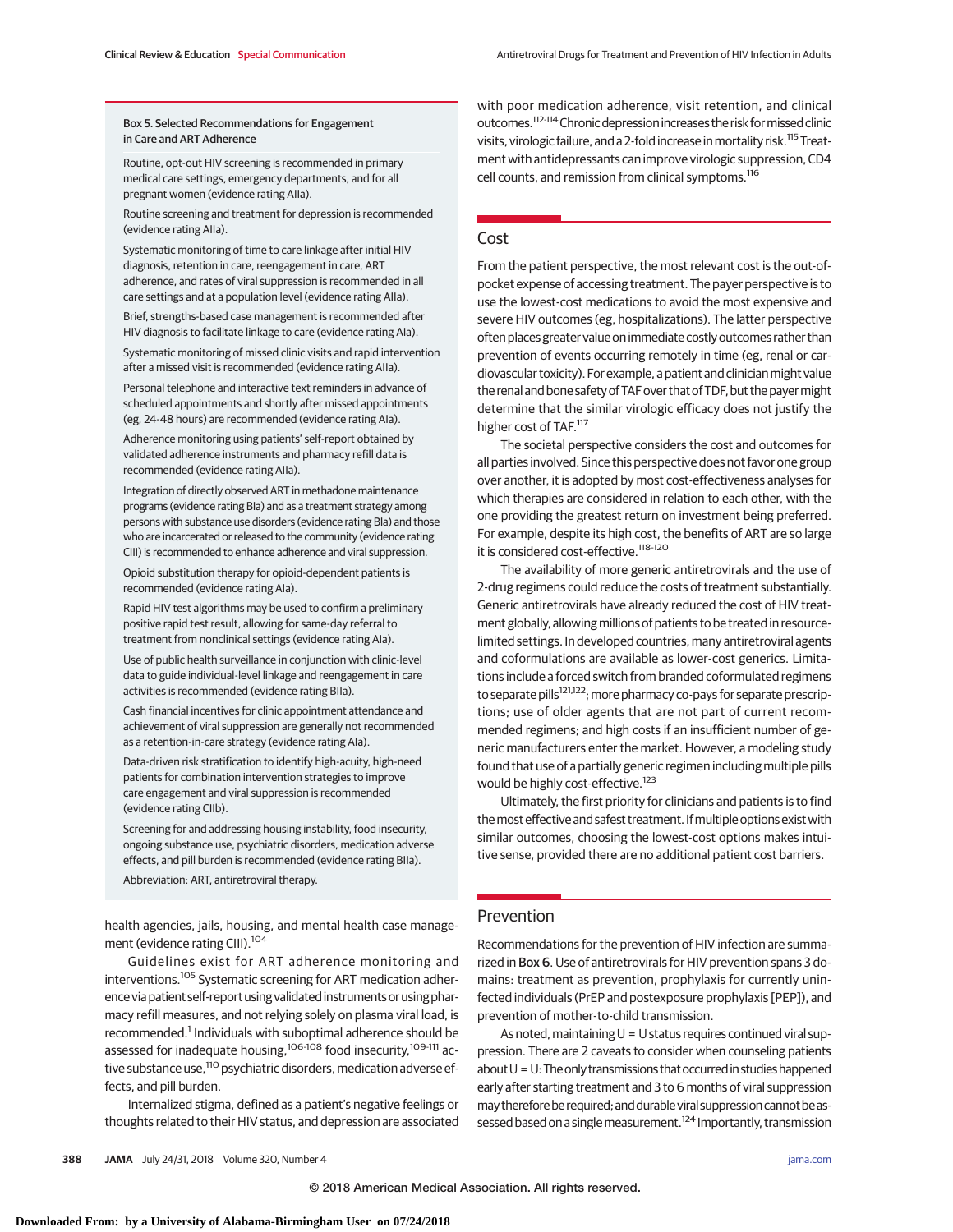# Box 6. Selected Recommendations for Prevention of HIV Infection

HIV-seropositive and -negative individuals should be reminded that condoms are required to prevent acquisition of non-HIV STIs (evidence rating AIIa).

Quarterly screening for asymptomatic STIs is recommended for all populations with high rates of bacterial STIs and incomplete condom use (evidence rating AIIa).

Abacavir-based PEP is not recommended unless the exposed patient is known to be negative for the HLA-B\*5701 allele (evidence rating AIII).

PrEP is recommended for populations whose annual HIV incidence is at least 2% (evidence rating AIII).

Daily TDF/emtricitabine is the recommended regimen for men and women (evidence rating AIa) and transgender individuals (evidence rating AIIa) at risk of sexual exposure (evidence rating AIa) and people who inject drugs (evidence rating BIa).

A 1-week lead-in time is recommended with daily dosing for rectal, penile, and vaginal exposures with daily TDF/emtricitabine to ensure adequate tissue levels are achieved (evidence rating CIII).

At PrEP discontinuation, TDF/emtricitabine should continue for 1 week after the last sexual exposure (evidence rating CIII).

For individuals with active HBV infection (detectable HBsAg), discontinuation of TDF/emtricitabine PrEP could lead to acute HBV flares or hepatic decompensation, particularly for patients with hepatic cirrhosis; careful monitoring of HBV infection and liver function is recommended after discontinuation of TDF/emtricitabine (evidence rating AIIa).

Pericoital TDF/emtricitabine PrEP, also known as on-demand, event-driven, or "2-1-1" dosing may be considered as an alternative to daily PrEP for MSM with infrequent sexual exposures (evidence rating AIa). This regimen is not recommended in other risk groups or in patients with active HBV infection because of the risk of hepatitis flare and hepatic decompensation (evidence rating BIIa).

If intercourse is planned in the context of 2-1-1 PrEP regimen, the first (double) dose of TDF/emtricitabine should be taken closer to the 24-hour precoital time than the 2-hour time (evidence rating CIII).

TDF/lamivudine, TAF/emtricitabine, and TDF alone are not recommended for PrEP (evidence rating BIII).

TDF-based PrEP is not recommended in persons with creatinine clearance below 60 mL/min/1.73  $m^2$  (evidence rating Alla)

HIV testing, preferably with a combination antigen-antibody assay (evidence rating AIII), to confirm HIV-seronegative status is mandatory at time of initiation of TDF/emtricitabine PrEP; HIV RNA testing should be obtained if acute HIV is suspected.

Measurement of serum creatinine level, determination of estimated glomerular filtration rate, and HBsAg testing are recommended before initiation of PrEP but need not impede PrEP initiation (evidence rating BIII).

During PrEP, intervals of follow-up every 3 months are recommended to allow for HIV testing (evidence rating AIII) and STI screening (evidence rating AIIa).

HCV serologic testing should be performed at least annually and more frequently in the case of elevated transaminase levels or in high-risk individuals (eg, people who inject drugs) (evidence rating BIIa).

PrEP prescription should not exceed 90 days without interval testing for HIV infection (evidence rating AIII); a visit 30 days after PrEP start is recommended for follow-up HIV testing, to assess adverse effects and support adherence (evidence rating BIII).

Measurement of creatinine level should be performed at least every 6 months (evidence rating AIII) and more frequently for some patients (eg, those >50 years, taking hypertension or diabetes medications, or with glomerular filtration rates <90 mL/min) (evidence rating BIIa).

Each PrEP visit should be used to assess and troubleshoot barriers to adherence to PrEP (evidence rating BIII).

For confirmed HIV infection in the setting of PrEP use, a recommended initial antiretroviral regimen should be started, pending results of resistance testing (evidence rating AIII).

For individuals being treated with a course of 3-drug PEP for a recent exposure who are likely to be at risk of ongoing exposure, a seamless transition from PEP to PrEP is recommended (evidence rating CIII).

If during PrEP treatment, exposure to HIV is known to occur, intensification of treatment with additional agent(s) is not recommended (evidence rating BIII).

Abbreviations: HBsAg, hepatitis B surface antigen; HBV, hepatitis B virus; HCV, hepatitis C virus; MSM, men who have sex with men; PEP, postexposure prophylaxis; PrEP, preexposure prophylaxis; STI, sexually transmitted infection; TAF, tenofovir alafenamide; TDF, tenofovir disoproxil fumarate.

can occurwhen anHIV-seronegative partner in a serodiscordant relationship has partners outside of that relationship.

Guidelines exist for occupational (needle stick and fluid splash to mucous membranes)<sup>125</sup> and nonoccupational (sexual- and injection-drug related) PEP.<sup>126</sup> PEP should be started as soon as possible after a potential exposure to maximize effectiveness.<sup>125</sup> Abacavir-based PEP is not recommended unless the exposed patient is known to be HLA-B\*5701 negative (evidence rating AIII). Available dataare insufficient to recommend TAF-based regimens for PEP.

PrEP with TDF/emtricitabine is highly effective in preventing HIV acquisition from sexual exposures.<sup>1</sup> TDF alone prevented infection in people who inject drugs, but TDF/emtricitabine is recommended for these persons.Substance use andmedical histories (particularly renal and bone disease) are important in deciding whether to provide PrEP to best balance potential risks and benefits. PrEP is recommended for populations with an HIV incidence above 2% per year (evidence rating AIII) and for HIV-seronegative partners

of HIV-infected persons who are not consistently virally suppressed.<sup>127,128</sup> Unlike condoms, PrEP does not prevent other STIs. For people who inject drugs, clean injection equipment and access to substance use treatment should be available.

Daily TDF/emtricitabine is recommended for persons at risk of HIV through sexual exposure (evidence rating AIa) and for people who inject drugs (evidence rating BIa).<sup>1</sup> Daily dosing is required for optimal protection.<sup>129</sup> This is especially important for women, given that tenofovir concentrates at 10-fold lower levels in vaginal tissue than in rectal tissue and clearance is faster.<sup>130</sup>

## On-Demand or Event-Driven PrEP ("2-1-1")

Pericoital TDF/emtricitabine, known as on-demand or eventdriven PrEP, is effective for HIV prevention among MSM and an alternative to daily PrEP for MSM with infrequent sexual exposures (evidence rating AIa). The IPERGAY (Intervention Préventive de l'Exposition aux Risques avec et pour les Gays) study assessed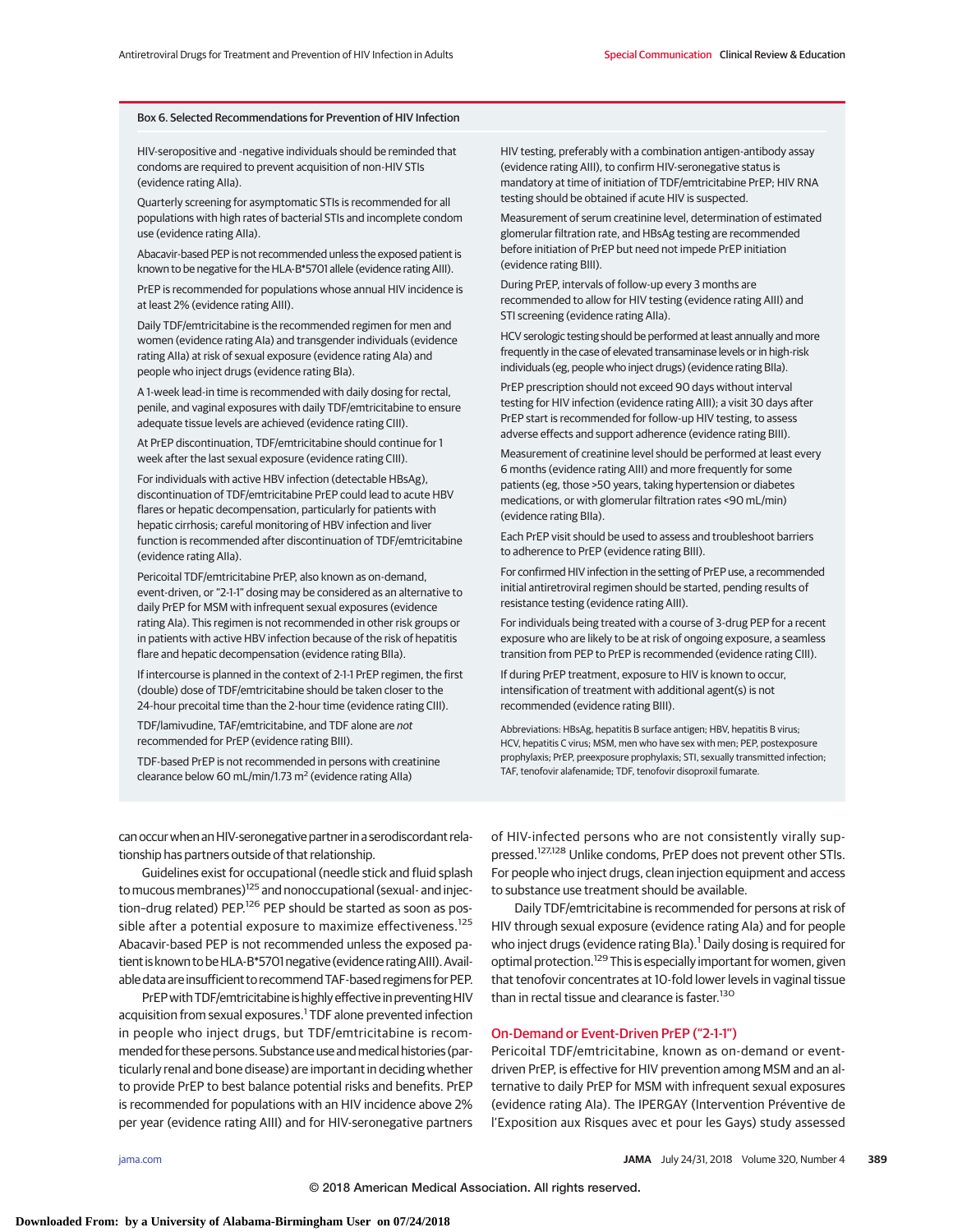on-demand PrEP with TDF/emtricitabine given as 2 doses with food 2 to 24 hours before sex, 1 dose 24 hours after the first (double) dose, and 1 dose 24 hours later ("2-1-1" dosing). For consecutive sexual contacts, men were instructed to take 1 pill per day until 2 days after the last sexual encounter. With each new sexual encounter, PrEP was to be initiated with a double dose, unless the last PrEP dose had occurred within 7 days, in which case only 1 preexposure dose was recommended. The IPERGAY and PROUD (Pre-exposureOption for ReducingHIV in the UK: Immediate or Deferred) trials (using daily TDF/ emtricitabine) reduced risk by 86%.<sup>131,132</sup> An analysis of MSM having infrequent sexual intercourse in the IPERGAY study and subsequent open-label extension studies found high levels of efficacy, including in a subgroup who took an average of 2 or 3 doses of TDF/ emtricitabine per week.<sup>133,134</sup> Clinical experience with on-demand PrEP confirmed efficacy of this dosing among MSM.<sup>135,136</sup> The 2-1-1 regimen achieved target exposures of tenofovir diphosphate and emtricitabine triphosphate in colorectal tissue at the time of coitus in 81% and 98% of the population when administered 2 and 24 hours before coitus, respectively; target exposure was sustained for the next 10 days.<sup>130,137-139</sup> If intercourse is planned, the first (double) dose of TDF/emtricitabine should be taken closer to the 24-hour precoital time than the 2-hour time (evidence rating CIII).

Lack of data among heterosexual men and women, transgender men and women, and people who inject drugs precludes recommendation of the 2-1-1 regimen in these populations (evidence rating AIII). The 2-1-1 regimen also is not recommended for patients with active HBV, because of risks of HBV reactivation and HBV resistance (evidence rating BIIa).

## Regimen Choice and Laboratory Monitoring

TDF/emtricitabine is the recommended PrEP agent (evidence rating BIII); TDF/lamivudine, TAF/emtricitabine, or TDF alone are not recommended for PrEP at this time (evidence rating BIII). TDFbased PrEP is not recommended for persons with creatinine clearance below 60 mL/min/1.73  $m^2$  (evidence rating Alla). Glomerular dysfunction may occur with therapy, particularly in individuals older than 50 years. The dysfunction is usually reversible, and rechallenge with PrEP is often possible.<sup>140</sup> Such patients should have more frequent creatinine clearance monitoring (evidence rating BIIa).

A combination HIV antigen-antibody assay should be performed within 7 days before initiation of TDF/emtricitabine PrEP to exclude HIV infection (evidence rating AIII). An HIV RNA assay may be needed to exclude acute HIV infection in high-risk populations. A 1-month follow-up visit is recommended to assess adherence and tolerability and to ensure the absence of primary HIV infection (evidence rating BIII).<sup>141</sup> Subsequent follow-up is recommended every 3 months to allow for STI screening (urine, throat, anal, and vaginal tests) (evidence rating AIIa) and HIV testing (evidence rating AIII). HCV serologic testing should be performed at least annually and more frequently in high-risk individuals (eg, people who inject drugs) or those with elevated transaminase levels (evidence rating BIIa). PrEP prescription should not exceed 90 days without interval testing for HIV infection (evidence rating AIII).

## Seroconversion in the Setting of PrEP

Diagnosing HIV infection in individuals taking PrEP can be challenging because PrEP can alter and delay antibody responses and decrease plasma HIV RNA levels.<sup>142,143</sup> Any positive HIV screening test result in this setting should prompt immediate confirmatory testing with HIV RNA and genotype testing if confirmed. For suspected HIV infection or equivocal screening test results, PrEP should be stopped and other prevention methods used until HIV infection is confirmed or excluded. If HIV infection is confirmed or strongly suspected, fully suppressive ART should be administered as quickly as possible with a recommended regimen; resistance testing should be performed and treatment altered, as needed (evidence rating AIII). Resistance (typically with an M184V/I mutation) has been observed rarely, usually when PrEP with TDF/emtricitabine is initiated during undiagnosed acute HIV infection.

## Additional Considerations

For high-risk individuals (including those who do not use safer sex or injection practices), the office visit to discuss PrEP is an opportunity to reduce risk. Same-day PrEP initiation is reasonable in some clinical scenarios. Asymptomatic individuals who are HIVseronegative by rapid assay could initiate daily oral TDF/ emtricitabine without awaiting results of the concomitant baseline testing of creatinine level, hepatitis B surface antigen level, STIs, and HIV by fourth-generation assay. Condom use should be encouraged forall genital contact to preventSTIs (evidence ratingAIIa). TDF/ emtricitabine PrEP is not fail-safe, and seroconversion despite excellent adherence has been reported in cases of high inoculum or viral resistance.<sup>142,144,145</sup>

Unanticipated interruptions in PrEP delivery (eg, insurance coverage lapse, incarceration, and relocation) have been associatedwith seroconversions and should be avoided.<sup>146</sup> For individuals being treated with a course of 3-drug PEP for a recent exposure, who are likely to be at risk of ongoing exposure, a seamless transition from PEP to PrEP is recommended (evidence rating CIII). Given a negative result for a fourth-generation instrumented test (eg, combination HIV antigen-antibody test) at the conclusion of a 28-day PEP course, PrEP with daily TDF/emtricitabine may be initiated or resumed.<sup>147</sup>

# Future Directions

New treatments continue to be developed, most notably longacting formulations of antiretrovirals for treatment and prevention. Injectable rilpivirine combined with cabotegravir was successful in phase 2 studies $^{148}$  and is being evaluated in phase 3 clinical trials [\(NCT03299049\)](https://clinicaltrials.gov/ct2/show/NCT03299049). Also in development are implantable sustainedrelease platforms, nanoparticles, viral vector delivery, monoclonal antibodies, and other long-acting oral agents.<sup>1</sup>

Injectable and other long-acting preparations for PrEP, such as injectable cabotegravir<sup>149</sup> and the dapivirine vaginal ring, are in clinical trials [\(NCT01617096\)](https://clinicaltrials.gov/ct2/show/NCT01617096). Open-label trials of the dapivirine vaginal ring demonstrated higher uptake and adherence than in the blinded trials, as well as HIV-1 incidence that was half the expected rate.<sup>150,151</sup>

Broadly neutralizingantibodies (bNAbs) targeting conservedantigenic sites on the HIV-1 envelope trimer are being evaluated for therapy and prevention.<sup>152-154</sup> Newer approaches to increase the potency, breadth,<sup>155</sup> and half-life<sup>156,157</sup> of bNAbs, evaluate different methods of bNAb administration,<sup>158</sup> and assess the efficacy of combinations of bNAbs are being investigated.<sup>159,160</sup>

HIV cure efforts focus on inducing HIV expression from latently infected cells, augmenting the immune system to clear infected cells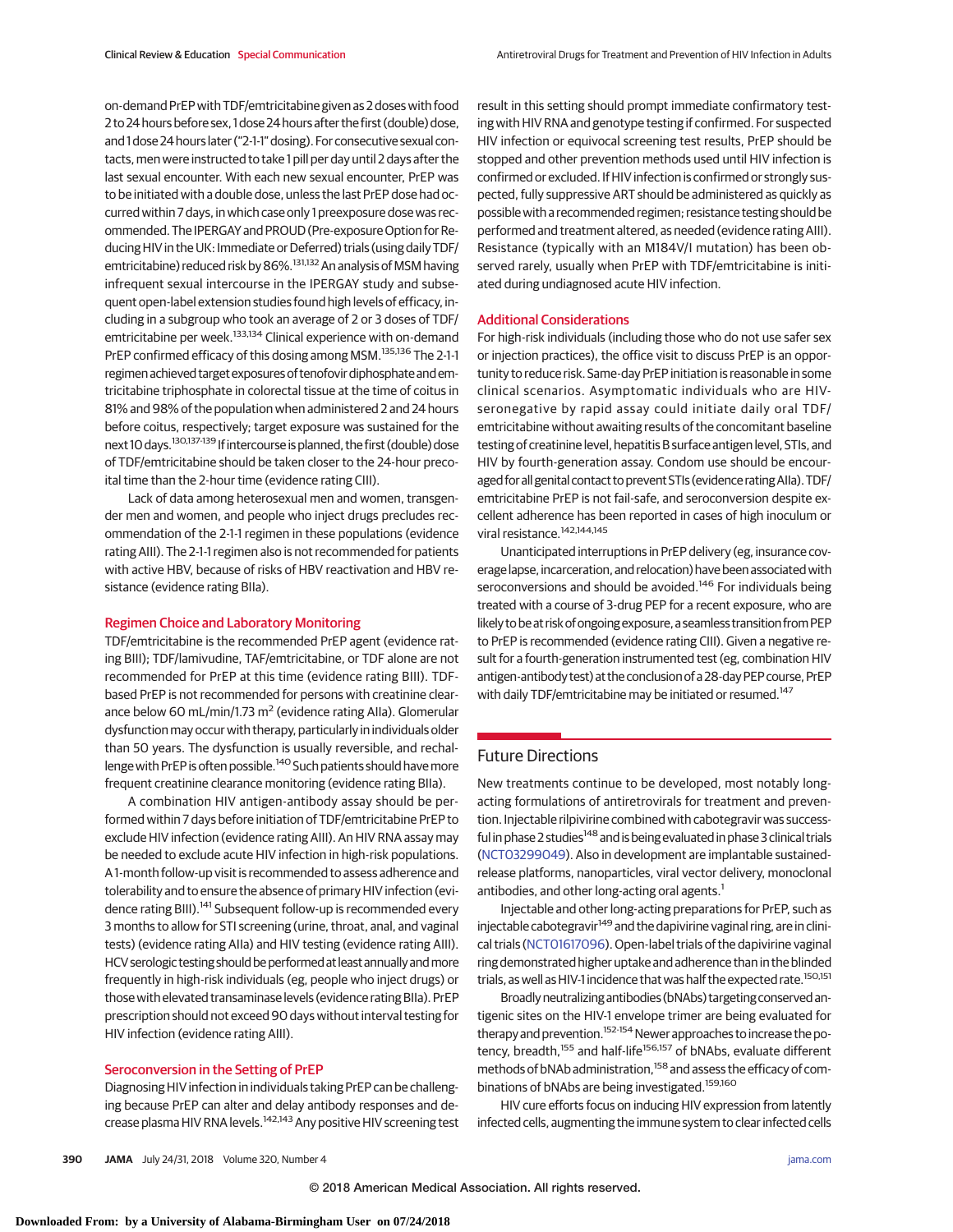(eg, with therapeutic vaccines, checkpoint inhibitors, chimeric antigen receptor T cells), and using gene therapy tomodify host CD4 cells to make them resistant to HIV. Using ART with a toll-like receptor 7 agonist (an innate immune stimulant) plus a bNAb during acute infection in monkeys suppressed viral rebound after stopping ART in a substantial number of animals.<sup>161</sup> These interventions are moving forward in clinical trials.

Clinicians who care for patients with HIV have a major role in advocating for programs and their patients at the local, national, and international levels. Advocacy should go beyond access to ART and include access to mental health and substance abuse services as well as efforts to end policies such as HIV criminalization that impede the ability to provide evidence-based care and prevention services.

## ARTICLE INFORMATION

**Accepted for Publication:** June 12, 2018.

**Author Affiliations:** University of Alabama at Birmingham (Saag, Mugavero); University of California San Diego School of Medicine (Benson); Massachusetts General Hospital and Harvard Medical School, Boston (Gandhi); The Alfred Hospital and Monash University, Melbourne, Australia (Hoy); University of California Los Angeles (Landovitz); Harvard Medical School and Brigham and Women's Hospital, Boston, Massachusetts (Sax); University of California San Diego, La Jolla (Smith); AIDS Research Consortium of Atlanta, Atlanta, Georgia (Thompson); San Francisco Department of Public Health and University of California San Francisco (Buchbinder); Emory University Rollins School of Public Health and School of Medicine, Atlanta, Georgia (del Rio); University of North Carolina at Chapel Hill School of Medicine (Eron); University Hospital of Cologne, Department I of Internal Medicine, Cologne, Germany, and German Center for Infection Research, Partner Site Bonn-Cologne, Cologne, Germany (Fätkenheuer); University Hospital Zurich and Institute of Medical Virology, University of Zurich, Zurich, Switzerland (Günthard); University of Paris Diderot and Saint-Louis Hospital, APHP, Paris (Molina); International Antiviral Society–USA, San Francisco, California (Jacobsen); University of California San Francisco (Volberding).

**Author Contributions:** Dr Saag had full access to all of the data in the study and takes responsibility for the integrity of the data and the accuracy of the data analysis.

Concept and design: Saag, Benson, Gandhi, Hoy, Mugavero, Sax, Smith, Thompson, Buchbinder, del Rio, Eron, Fätkenheuer, Günthard, Jacobsen, Volberding.

Acquisition, analysis, or interpretation of data: Saag, Benson, Gandhi, Hoy, Landovitz, Mugavero, Sax, Smith, Thompson, Buchbinder, Eron, Fätkenheuer, Günthard, Molina, Volberding. Drafting of the manuscript: Saag, Benson, Gandhi, Hoy, Landovitz, Mugavero, Sax, Smith, Thompson,

Buchbinder, del Rio, Fätkenheuer, Molina, Jacobsen, Volberding. Critical revision of the manuscript for important

intellectual content: Saag, Benson, Gandhi, Hoy, Landovitz, Mugavero, Sax, Smith, Thompson, Buchbinder, del Rio, Eron, Fätkenheuer, Günthard, Molina.

Obtained funding: Jacobsen.

Administrative, technical, or material support: Saag, Landovitz, Mugavero, Sax, Smith, Günthard, Jacobsen, Volberding.

Supervision: Saag, Benson, Landovitz, Smith, Eron, Günthard.

**Conflict of Interest Disclosures:** All authors have completed and submitted the ICMJE Form for Disclosure of Potential Conflicts of Interest. Dr Saag reported receiving consulting fees from Gilead, ViiV, and Merck and receiving grants paid to his institutions from Gilead, ViiV, Merck, and Proteus. Dr Benson reported receiving a grant paid to her institution from Gilead; receiving personal fees from ViiV-GlaxoSmithKline; and that her spouse receives consulting fees from Pfizer and Cytodyne. Dr Gandhi reported receiving educational grants to his institution from Gilead, ViiV, and Merck and receiving consulting fees from Gilead, Merck, and Theratechnologies. Dr Hoy reported receiving advisory board fees paid to her institution from Gilead, ViiV, and Merck Sharp & Dohme. Dr Landovitz reported receiving travel fees from Gilead and Merck. Dr Mugavero reported receiving personal fees from Gilead. Dr Sax reported receiving nonfinancial support from Bristol-Myers Squibb; receiving research grants paid to his institution from Gilead and ViiV-GlaxoSmithKline; and receiving consulting fees from Gilead, Janssen, Merck, and ViiV-GlaxoSmithKline. Dr Smith reported receiving a grant paid to his institution from ViiV and receiving consulting fees from Merck, Gilead, and the AIDS Healthcare Foundation. Dr Thompson reported receiving research funding paid to the AIDS Research Consortium of Atlanta from Bristol-Myers Squibb, CytoDyn, GlaxoSmithKline, Gilead, Merck Sharp & Dohme, Roche Laboratories, Taimed, and ViiV. Dr Buchbinder reported receiving nonfinancial support from Gilead. Dr del Rio reported receiving grants from the Emory Center for AIDS Research and the Emory–Centers for Disease Control and Prevention HIV Clinical Trials Unit and receiving consulting fees from ViiV. Dr Eron reported receiving personal fees from Merck, Janssen, Gilead, ViiV, and Bristol-Myers Squibb and receiving grants paid to the University of North Carolina from Janssen, ViiV, Gilead, and Bristol-Myers Squibb. Dr Fätkenheuer reported receiving grants from the Federal Ministry of Education and Research and the German Center for Infection Research. Dr Günthard reported receiving grant funding from the Swiss National Science Foundation, Systems.X (HIV.X), University of Zurich Clinical Research Priority Program, Swiss HIV Cohort Study, National Institutes of Health, Gilead, and the Yvonne Jacob Foundation and receiving consulting fees from Gilead, Sandoz, Teva, and Merck. Dr Molina reported receiving consulting fees from Merck, Gilead, ViiV, Bristol-Myers Squibb, Janssen, and Teva and receiving a grant paid to his institution from Gilead. Dr Volberding reported receiving personal fees from Merck. No other authors reported disclosures.

**Funding/Support:** The work is sponsored and funded by the International Antiviral Society–USA (IAS-USA). The IAS-USA is a mission-based, nonmembership, 501(c)(3) not-for-profit organization. No private sector or government funding was used to support the effort. Panel members are not compensated for participation in the effort.

**Role of the Funder/Sponsor:** The IAS-USA determined the need to update recommendations, selected the panel members, and provided administrative support and oversight. The panel designed and conducted the work; collected, managed, analyzed, and interpreted the data; prepared, reviewed, and approved the manuscript; and submitted the manuscript for publication.

**Additional Contributions:** We thank Michelle Valderama, BS (IAS-USA), for administrative support and Hacsi Horváth, MA (University of California San Francisco), for conducting the PubMed and EMBASE literature searches.

#### *DEEEDENCES*

**1**. Günthard HF, Saag MS, Benson CA, et al. Antiretroviral drugs for treatment and prevention of HIV infection in adults: 2016 recommendations of the International Antiviral Society—USA panel. JAMA. 2016;316(2):191-210. doi[:10.1001/jama](https://jama.jamanetwork.com/article.aspx?doi=10.1001/jama.2016.8900&utm_campaign=articlePDF%26utm_medium=articlePDFlink%26utm_source=articlePDF%26utm_content=jama.2018.8431) [.2016.8900](https://jama.jamanetwork.com/article.aspx?doi=10.1001/jama.2016.8900&utm_campaign=articlePDF%26utm_medium=articlePDFlink%26utm_source=articlePDF%26utm_content=jama.2018.8431)

**2**. Canadian Task Force on the Periodic Health Examination. The periodic health examination. [Can](https://www.ncbi.nlm.nih.gov/pubmed/115569) Med Assoc J[. 1979;121\(9\):1193-1254.](https://www.ncbi.nlm.nih.gov/pubmed/115569)

**3**. Gopal S, Patel MR, Yanik EL, et al. Association of early HIV viremia with mortality after HIV-associated lymphoma. AIDS. 2013;27(15):2365- 2373. doi[:10.1097/QAD.0b013e3283635232](https://dx.doi.org/10.1097/QAD.0b013e3283635232)

**4**. World Health Organization (WHO). Guidelines for Managing Advanced HIV Disease and Rapid Initiation of Antiretroviral Therapy. WHO website. [http://www.who.int/hiv/pub/guidelines/advanced](http://www.who.int/hiv/pub/guidelines/advanced-HIV-disease/en/) [-HIV-disease/en/.](http://www.who.int/hiv/pub/guidelines/advanced-HIV-disease/en/) Published 2017. Accessed June 26, 2018.

**5**. Rosen S, Maskew M, Fox MP, et al. Initiating antiretroviral therapy for HIV at a patient's first clinic visit: the RapIT randomized controlled trial. PLoS Med. 2016;13(5):e1002015. doi[:10.1371/journal](https://dx.doi.org/10.1371/journal.pmed.1002015) [.pmed.1002015](https://dx.doi.org/10.1371/journal.pmed.1002015)

**6**. Koenig SP, Dorvil N, Dévieux JG, et al. Same-day HIV testing with initiation of antiretroviral therapy versus standard care for persons living with HIV: a randomized unblinded trial. PLoS Med. 2017;14(7): e1002357. doi[:10.1371/journal.pmed.1002357](https://dx.doi.org/10.1371/journal.pmed.1002357)

**7**. Labhardt ND, Ringera I, Lejone TI, et al. Effect of offering same-day ART vs usual health facility referral during home-based HIV testing on linkage to care and viral suppression among adults with HIV in Lesotho: the CASCADE randomized clinical trial. JAMA. 2018;319(11):1103-1112. doi[:10.1001/jama](https://jama.jamanetwork.com/article.aspx?doi=10.1001/jama.2018.1818&utm_campaign=articlePDF%26utm_medium=articlePDFlink%26utm_source=articlePDF%26utm_content=jama.2018.8431) [.2018.1818](https://jama.jamanetwork.com/article.aspx?doi=10.1001/jama.2018.1818&utm_campaign=articlePDF%26utm_medium=articlePDFlink%26utm_source=articlePDF%26utm_content=jama.2018.8431)

**8**. Amanyire G, Semitala FC, Namusobya J, et al. Effects of a multicomponent intervention to streamline initiation of antiretroviral therapy in Africa: a stepped-wedge cluster-randomised trial. Lancet HIV. 2016;3(11):e539-e548. doi[:10.1016](https://dx.doi.org/10.1016/S2352-3018(16)30090-X) [/S2352-3018\(16\)30090-X](https://dx.doi.org/10.1016/S2352-3018(16)30090-X)

**9**. Hoenigl M, Chaillon A, Mehta SR, Smith DM, Graff-Zivin J, Little SJ. Screening for acute HIV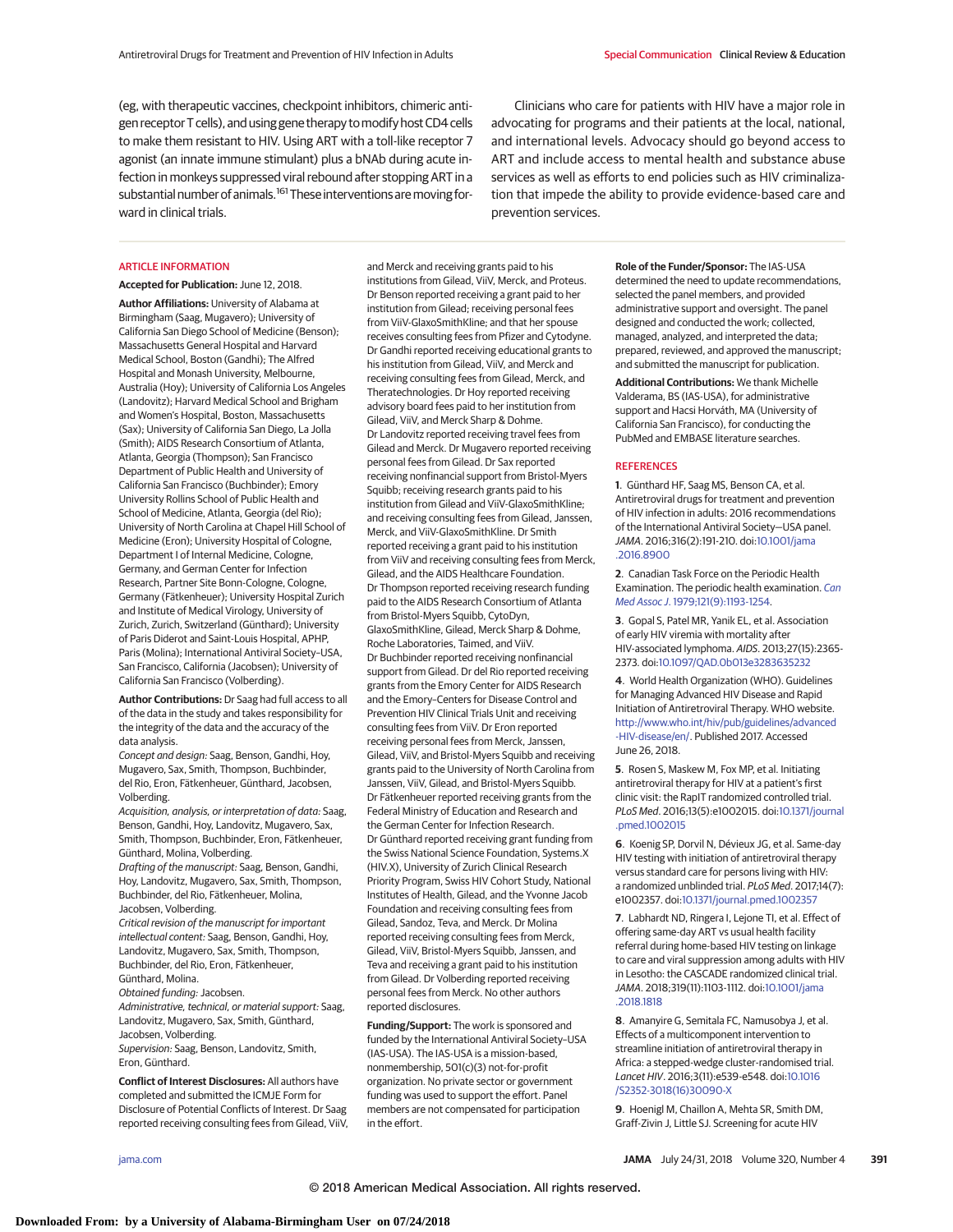infection in community-based settings: cost-effectiveness and impact on transmissions. J Infect. 2016;73(5):476-484. doi[:10.1016/j.jinf](https://dx.doi.org/10.1016/j.jinf.2016.07.019) [.2016.07.019](https://dx.doi.org/10.1016/j.jinf.2016.07.019)

**10**. Ford N, Migone C, Calmy A, et al. Benefits and risks of rapid initiation of antiretroviral therapy. AIDS. 2018;32(1):17-23. doi[:10.1097/QAD](https://dx.doi.org/10.1097/QAD.0000000000001671) [.0000000000001671](https://dx.doi.org/10.1097/QAD.0000000000001671)

**11**. Bacon O, Chin JC, Hsu L, et al. The Rapid ART Program Initiative for HIV Diagnoses (RAPID) in San Francisco. Presented at: 25th Conference on Retroviruses and Opportunistic Infections (CROI); March 4-7, 2018; Boston, MA.

**12**. Pilcher CD, Ospina-Norvell C, Dasgupta A, et al. The effect of same-day observed initiation of antiretroviral therapy on HIV viral load and treatment outcomes in a US public health setting. J Acquir Immune Defic Syndr. 2017;74(1):44-51. doi[:10.1097/QAI.0000000000001134](https://dx.doi.org/10.1097/QAI.0000000000001134)

**13**. Colasanti J, Sumitani J, Mehta C, et al. Implementation of a rapid entry program decreases time to viral suppression among vulnerable persons living with HIV in the Southern United States. Open Forum Infect Dis. 2018;5(6):1-8.

**14**. Perfect JR, Dismukes WE, Dromer F, et al. Clinical practice guidelines for the management of cryptococcal disease: 2010 update by the Infectious Diseases Society of America. Clin Infect Dis. 2010;50(3):291-322. doi[:10.1086/649858](https://dx.doi.org/10.1086/649858)

**15**. Ingle SM, Miro JM, Furrer H, et al. Impact of ART on mortality in cryptococcal meningitis patients: high-income settings. Presented at: 22nd Conference on Retroviruses and Opportunistic Infections (CROI); February 23-26, 2015; Seattle, WA.

**16**. Buchacz K, Lau B, Jing Y, et al; North American AIDS Cohort Collaboration on Research and Design (NA-ACCORD) of IeDEA. Incidence of AIDS-defining opportunistic infections in a multicohort analysis of HIV-infected persons in the United States and Canada, 2000-2010.J Infect Dis. 2016;214(6):862- 872. doi[:10.1093/infdis/jiw085](https://dx.doi.org/10.1093/infdis/jiw085)

**17**. Djawe K, Buchacz K, Hsu L, et al. Mortality risk after AIDS-defining opportunistic illness among HIV-infected persons—San Francisco, 1981-2012. J Infect Dis. 2015;212(9):1366-1375. doi[:10.1093](https://dx.doi.org/10.1093/infdis/jiv235) [/infdis/jiv235](https://dx.doi.org/10.1093/infdis/jiv235)

**18**. Yangco BG, Buchacz K, Baker R, Palella FJ, Armon C, Brooks JT; HIV Outpatient Study Investigators. Is primary Mycobacterium avium complex prophylaxis necessary in patients with CD4 <50 cells/μL who are virologically suppressed on cART? AIDS Patient Care STDS. 2014;28(6):280- 283. doi[:10.1089/apc.2013.0270](https://dx.doi.org/10.1089/apc.2013.0270)

**19**. Mocroft A, Reiss P, Kirk O, et al; Opportunistic Infections Project Team of the Collaboration of Observational HIV Epidemiological Research in Europe (COHERE). Is it safe to discontinue primary Pneumocystis jiroveci pneumonia prophylaxis in patients with virologically suppressed HIV infection and a CD4 cell count <200 cells/microL? Clin Infect Dis. 2010;51(5):611-619. doi[:10.1086/655761](https://dx.doi.org/10.1086/655761)

**20**. Gallant J, Lazzarin A, Mills A, et al. Bictegravir, emtricitabine, and tenofovir alafenamide versus dolutegravir, abacavir, and lamivudine for initial treatment of HIV-1 infection (GS-US-380-1489): a double-blind, multicentre, phase 3, randomised controlled non-inferiority trial. Lancet. 2017;390 (10107):2063-2072. doi[:10.1016/S0140-6736\(17\)](https://dx.doi.org/10.1016/S0140-6736(17)32299-7) [32299-7](https://dx.doi.org/10.1016/S0140-6736(17)32299-7)

**21**. Sax PE, Pozniak A, Montes ML, et al. Coformulated bictegravir, emtricitabine, and tenofovir alafenamide versus dolutegravir with emtricitabine and tenofovir alafenamide, for initial treatment of HIV-1 infection (GS-US-380-1490): a randomised, double-blind, multicentre, phase 3, non-inferiority trial. Lancet. 2017;390(10107):2073- 2082. doi[:10.1016/S0140-6736\(17\)32340-1](https://dx.doi.org/10.1016/S0140-6736(17)32340-1)

**22**. Squires KE, Molina J-M, Sax PE, et al. Fixed dose combination of doravirine/lamivudine/TDF is non-inferior to efavirenz/emtricitabine/TDF in treatment-naïve adults with HIV-1 infection: week 48 results of the phase 3 DRIVE-AHEAD study. Presented at: 9th International AIDS Society Conference on HIV Science; July 23-26, 2017; Paris, France.

**23**. Molina JM, Squires K, Sax PE, et al. Doravirine versus ritonavir-boosted darunavir in antiretroviral-naive adults with HIV-1 (DRIVE-FORWARD): 48-week results of a randomised, double-blind, phase 3, non-inferiority trial. Lancet HIV[. 2018;5\(5\):e211-e220.](https://www.ncbi.nlm.nih.gov/pubmed/29592840) doi: 10.1016/S2352-3018(18)30021-3.

**24**. Eron J, Orkin C, Gallant J, et al; AMBER Study Group. Week 48 results of AMBER: a phase 3, randomised, double-blind trial in antiretroviral treatment-naïve HIV-1-infected adults to evaluate the efficacy and safety of the once-daily, single-tablet regimen of darunavir/cobicistat/ emtricitabine/tenofovir alafenamide (D/C/F/TAF) versus darunavir/cobicistat plus emtricitabine/ tenofovir disoproxil fumarate. Presented at: 16th European AIDS Conference (EACS); October 25-27, 2017; Milan, Italy.

**25**. Arribas JR, Thompson M, Sax PE, et al. Brief report: randomized, double-blind comparison of tenofovir alafenamide (TAF) vs tenofovir disoproxil fumarate (TDF), each coformulated with elvitegravir, cobicistat, and emtricitabine (E/C/F) for initial HIV-1 treatment: week 144 results. J Acquir Immune Defic Syndr. 2017;75(2):211-218. doi[:10.1097/QAI.0000000000001350](https://dx.doi.org/10.1097/QAI.0000000000001350)

**26**. Hill A, Hughes SL, Gotham D, Pozniak AL. Tenofovir alafenamide versus tenofovir disoproxil fumarate: is there a true difference in efficacy and safety? J Virus Erad[. 2018;4\(2\):72-79.](https://www.ncbi.nlm.nih.gov/pubmed/29682298)

**27**. Girouard MP, Sax PE, Parker RA, et al. The cost-effectiveness and budget impact of 2-drug dolutegravir-lamivudine regimens for the treatment of HIV infection in the United States. Clin Infect Dis. 2016;62(6):784-791. doi[:10.1093/cid/civ981](https://dx.doi.org/10.1093/cid/civ981)

**28**. Lambert-Niclot S, George EC, Pozniak A, et al; NEAT 001/ANRS 143 Study Group. Antiretroviral resistance at virological failure in the NEAT 001/ANRS 143 trial: raltegravir plus darunavir/ritonavir or tenofovir/emtricitabine plus darunavir/ritonavir as first-line ART. J Antimicrob Chemother. 2016;71(4):1056-1062. doi[:10.1093/jac](https://dx.doi.org/10.1093/jac/dkv427) [/dkv427](https://dx.doi.org/10.1093/jac/dkv427)

**29**. Taiwo BO, Zheng L, Stefanescu A, et al. ACTG A5353: a pilot study of dolutegravir plus lamivudine for initial treatment of human immunodeficiency virus-1 (HIV-1)-infected participants with HIV-1 RNA <500 000 copies/mL. Clin Infect Dis. 2017;66(11): 1689-1697. doi[:10.1093/cid/cix1083](https://dx.doi.org/10.1093/cid/cix1083)

**30**. Figueroa MI, Sued OG, Gun AM, et al. DRV/r/3TC FDC for HIV-1 treatment naive patients: week 48 results of the ANDES study. Presented at: 25th Conference on Retroviruses and Opportunistic Infections (CROI); March 4-7, 2018; Boston, MA.

**31**. Llibre JM, Hung CC, Brinson C, et al. Efficacy, safety, and tolerability of dolutegravir-rilpivirine for the maintenance of virological suppression in adults with HIV-1: phase 3, randomised, non-inferiority SWORD-1 and SWORD-2 studies. Lancet. 2018;391(10123):839-849. doi[:10.1016](https://dx.doi.org/10.1016/S0140-6736(17)33095-7) [/S0140-6736\(17\)33095-7](https://dx.doi.org/10.1016/S0140-6736(17)33095-7)

**32**. World Health Organization (WHO). Potential safety issue affecting women living with HIV using dolutegravir at the time of conception. WHO website. [http://www.who.int/medicines](http://www.who.int/medicines/publications/drugalerts/Statement_on_DTG_18May_2018final.pdf) [/publications/drugalerts/Statement\\_on\\_DTG](http://www.who.int/medicines/publications/drugalerts/Statement_on_DTG_18May_2018final.pdf) [\\_18May\\_2018final.pdf.](http://www.who.int/medicines/publications/drugalerts/Statement_on_DTG_18May_2018final.pdf) May 18, 2018. Accessed July 4, 2018.

**33**. Best B, Capparelli E, Stek A, et al. Elvitegravir/cobicistat pharmacokinetics in pregnancy and postpartum. Presented at: 24th Conference on Retroviruses and Opportunistic Infections (CROI); February 16, 2017; Seattle, WA.

**34**. Gallant JE, Daar ES, Raffi F, et al. Efficacy and safety of tenofovir alafenamide versus tenofovir disoproxil fumarate given as fixed-dose combinations containing emtricitabine as backbones for treatment of HIV-1 infection in virologically suppressed adults: a randomised, double-blind, active-controlled phase 3 trial. Lancet HIV. 2016;3(4):e158-e165. doi[:10.1016/S2352-3018](https://dx.doi.org/10.1016/S2352-3018(16)00024-2) [\(16\)00024-2](https://dx.doi.org/10.1016/S2352-3018(16)00024-2)

**35**. Chan HL, Fung S, Seto WK, et al. Tenofovir alafenamide versus tenofovir disoproxil fumarate for the treatment of HBeAg-positive chronic hepatitis B virus infection: a randomised, double-blind, phase 3, non-inferiority trial. Lancet Gastroenterol Hepatol. 2016;1(3):185–195. doi[:10.1016/S2468-1253\(16\)30024-3](https://dx.doi.org/10.1016/S2468-1253(16)30024-3)

**36**. Buti M, Gane E, Seto WK, et al. Tenofovir alafenamide versus tenofovir disoproxil fumarate for the treatment of patients with HBeAg-negative chronic hepatitis B virus infection: a randomised, double-blind, phase 3, non-inferiority trial. Lancet Gastroenterol Hepatol. 2016;1(3):196–206. doi[:10.1016/S2468-1253\(16\)30107-8](https://dx.doi.org/10.1016/S2468-1253(16)30107-8)

**37**. Borges AH, Hoy J, Florence E, et al. Antiretrovirals, fractures, and osteonecrosis in a large European HIV cohort [abstract 46]. Presented at: 23rd Conference on Retroviruses and Opportunistic Infections (CROI); February 22-25, 2016; Boston, MA.

**38**. Molina JM, Ward D, Brar I, et al. Switching to fixed-dose bictegravir, emtricitabine, and tenofovir alafenamide from dolutegravir plus abacavir and lamivudine in virologically suppressed adults with HIV-1: 48 week results of a randomised, double-blind, multicentre, active-controlled, phase 3, non-inferiority trial [published online June 18, 2018]. Lancet HIV. doi[:10.1016/S2352-3018](https://dx.doi.org/10.1016/S2352-3018(18)30092-4) [\(18\)30092-4](https://dx.doi.org/10.1016/S2352-3018(18)30092-4)

**39**. Eron JJ, Lelievre JD, Kalayjian R, et al. Safety and efficacy of E/C/F/TAF in HIV-infected adults on chronic hemodialysis. Presented at: 25th Conference on Retroviruses and Opportunistic Infections (CROI); March 4-7, 2018; Boston, MA.

**40**. Elion RA, Althoff KN, Zhang J, et al; North American AIDS Cohort Collaboration on Research and Design of IeDEA. Recent abacavir use increases risk of type 1 and type 2 myocardial infarctions among adults with HIV. J Acquir Immune Defic Syndr. 2018;78(1):62-72. doi[:10.1097/QAI](https://dx.doi.org/10.1097/QAI.0000000000001642) [.0000000000001642](https://dx.doi.org/10.1097/QAI.0000000000001642)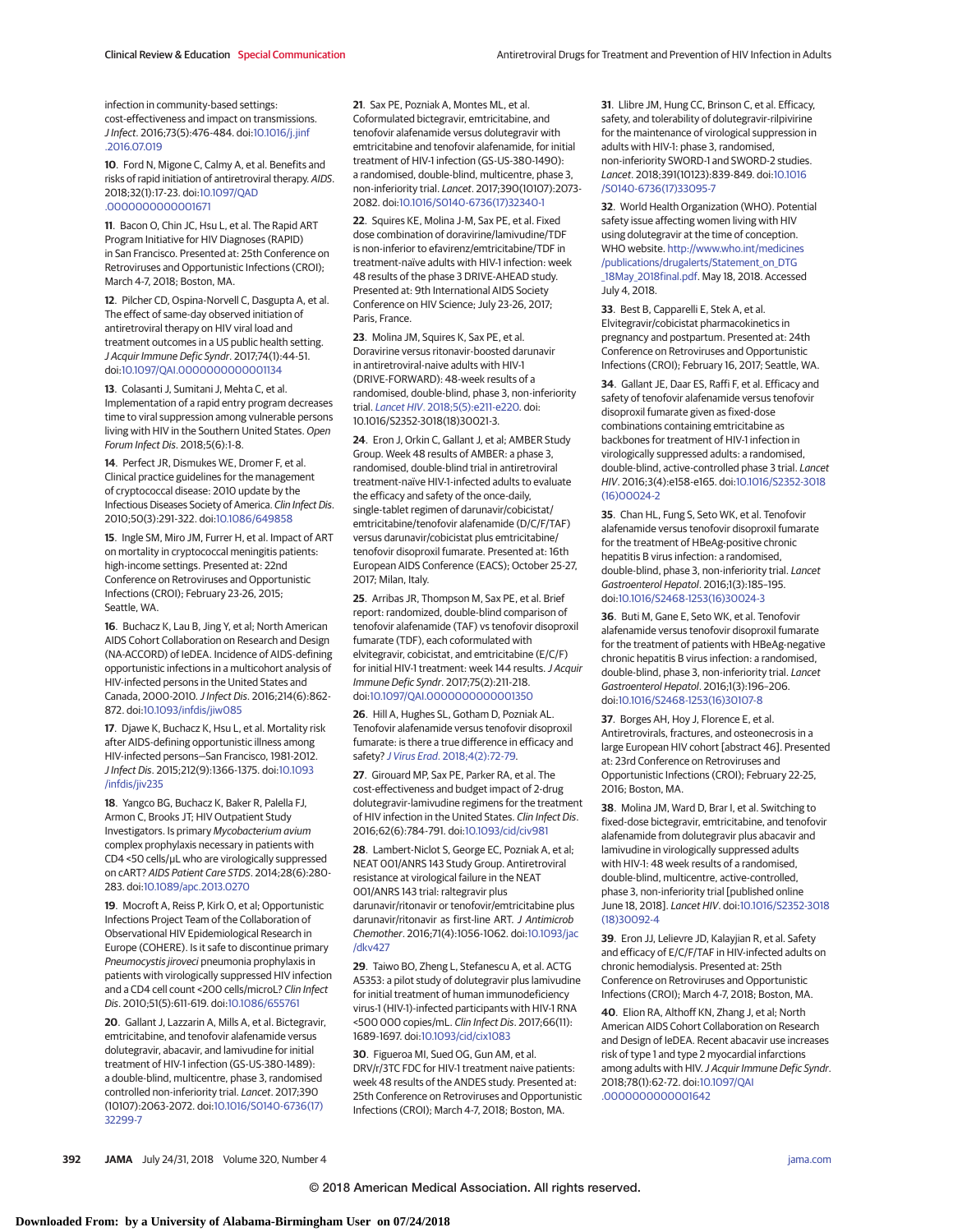**41**. Dooley K, Kaplan R, Mwelase N, et al. Safety and efficacy of dolutegravir-based ART in TB/HIV coinfected adults at week 24. Presented at: 25th Conference on Retroviruses and Opportunistic Infections (CROI); March 4-7, 2018; Boston, MA.

**42**. Custodio JM, West SK, Collins S, et al. Pharmacokinetics of bictegravir administered twice daily in combination with rafampin. Presented at: 25th Conference on Retroviruses and Opportunistic Infections (CROI); March 4-7, 2018; Boston, MA.

**43**. Cerrone M, Alfarisi O, Neary M, et al. Rifampin effect on tenofovir alafenamide (TAF) plasma/intracellular pharmacokinetics. Presented at: 25th Conference on Retroviruses and Opportunistic Infections (CROI); March 4-7, 2018; Boston, MA.

**44**. Swindells S, Ramchandani R, Gupta A, et al. One month of rifapentine/isoniazid to prevent TB in people with HIV: Brief TB/A5279 [abstract 37LB]. Presented at: 25th Conference on Retroviruses and Opportunistic Infections (CROI); March 4-7, 2018; Boston, MA.

**45**. Brooks KM, George JM, Pau AK, et al. Cytokine-mediated systemic adverse drug reactions in a drug-drug interaction study of dolutegravir with once-weekly isoniazid and rifapentine [published online February 23, 2018]. Clin Infect Dis. 2018. doi[:10.1093/cid/ciy082](https://dx.doi.org/10.1093/cid/ciy082)

**46**. Trottier B, Lake JE, Logue K, et al. Dolutegravir/abacavir/lamivudine versus current ART in virally suppressed patients (STRIIVING): a 48-week, randomized, non-inferiority, open-label, phase IIIb study. Antivir Ther. 2017;22(4):295-305. doi[:10.3851/IMP3166](https://dx.doi.org/10.3851/IMP3166)

**47**. Post FA, Yazdanpanah Y, Schembri G, et al. Efficacy and safety of emtricitabine/tenofovir alafenamide (FTC/TAF) vs. emtricitabine/tenofovir disoproxil fumarate (FTC/TDF) as a backbone for treatment of HIV-1 infection in virologically suppressed adults: subgroup analysis by third agent of a randomized, double-blind, active-controlled phase 3 trial. HIV Clin Trials. 2017;18(3):135-140. doi[:10.1080/15284336.2017.1291867](https://dx.doi.org/10.1080/15284336.2017.1291867)

**48**. Marzolini C, Gibbons S, Khoo S, Back D. Cobicistat versus ritonavir boosting and differences in the drug-drug interaction profiles with co-medications.J Antimicrob Chemother. 2016;71 (7):1755-1758. doi[:10.1093/jac/dkw032](https://dx.doi.org/10.1093/jac/dkw032)

**49**. Negredo E, Estrada V, Domingo P, et al. Switching from a ritonavir-boosted PI to dolutegravir as an alternative strategy in virologically suppressed HIV-infected individuals. [J Antimicrob Chemother](https://www.ncbi.nlm.nih.gov/pubmed/27999056). 2017;72(3):844-849.

**50**. Orkin C, DeJesus E, Ramgopal M, et al. Switching from tenofovir disoproxil fumarate to tenofovir alafenamide coformulated with rilpivirine and emtricitabine in virally suppressed adults with HIV-1 infection: a randomised, double-blind, multicentre, phase 3b, non-inferiority study. Lancet HIV. 2017;4(5):e195-e204. doi[:10.1016/S2352-](https://dx.doi.org/10.1016/S2352-3018(17)30031-0) [3018\(17\)30031-0](https://dx.doi.org/10.1016/S2352-3018(17)30031-0)

**51**. Orkin C, Molina JM, Negredo E, et al; EMERALD Study Group. Efficacy and safety of switching from boosted protease inhibitors plus emtricitabine and tenofovir disoproxil fumarate regimens to single-tablet darunavir, cobicistat, emtricitabine, and tenofovir alafenamide at 48 weeks in adults with virologically suppressed HIV-1 (EMERALD):

a phase 3, randomised, non-inferiority trial. Lancet HIV. 2018;5(1):e23-e34. doi[:10.1016/S2352-3018\(17\)](https://dx.doi.org/10.1016/S2352-3018(17)30179-0) [30179-0](https://dx.doi.org/10.1016/S2352-3018(17)30179-0)

**52**. Daar ES, DeJesus E, Ruane P, et al. Efficacy and safety of switching to fixed-dose bictegravir, emtricitabine, and tenofovir alafenamide from boosted protease inhibitor-based regimens in virologically suppressed adults with HIV-1: 48 week results of a randomised, open-label, multicentre, phase 3, non-inferiority trial [published online June 15, 2018]. Lancet HIV. doi[:10.1016/S2352-3018](https://dx.doi.org/10.1016/S2352-3018(18)30091-2) [\(18\)30091-2](https://dx.doi.org/10.1016/S2352-3018(18)30091-2)

**53**. Gallant J, Brunetta J, Crofoot G, et al; GS-US-292-1249 Study Investigators. Brief report: efficacy and safety of switching to a single-tablet regimen of elvitegravir/cobicistat/emtricitabine/ tenofovir alafenamide in HIV-1/hepatitis B-coinfected adults.J Acquir Immune Defic Syndr. 2016;73(3):294-298. doi[:10.1097/QAI](https://dx.doi.org/10.1097/QAI.0000000000001069) [.0000000000001069](https://dx.doi.org/10.1097/QAI.0000000000001069)

**54**. Sax PE, DeJesus E, Crofoot G, et al. A randomized trial of bictegravir or dolutegravir with entricitabine and tenofovir alafenamide (F/TAF) followed by open label switch to bictegravir/F/TAF fixed dose combination. Presented at: IDWeek; October 4-8, 2017; San Diego, CA.

**55**. Di Giambenedetto S, Fabbiani M, Quiros Roldan E, et al; Atlas-M Study Group. Treatment simplification to atazanavir/ritonavir + lamivudine versus maintenance of atazanavir/ritonavir + two NRTIs in virologically suppressed HIV-1-infected patients: 48 week results from a randomized trial (ATLAS-M). [J Antimicrob Chemother](https://www.ncbi.nlm.nih.gov/pubmed/28093483). 2017;72(4):1163-1171.

**56**. Perez-Molina JA, Rubio R, Rivero A, et al; GeSIDA 7011 Study Group. Simplification to dual therapy (atazanavir/ritonavir+lamivudine) versus standard triple therapy [atazanavir/ritonavir+two nucleos(t)ides] in virologically stable patients on antiretroviral therapy: 96 week results from an open-label, non-inferiority, randomized clinical trial (SALT study).J Antimicrob Chemother. 2017;72(1): 246-253. doi[:10.1093/jac/dkw379](https://dx.doi.org/10.1093/jac/dkw379)

**57**. Pulido F, Ribera E, Lagarde M, et al; DUAL-GESIDA-8014-RIS-EST45 Study Group. Dual therapy with darunavir and ritonavir plus lamivudine vs triple therapy with darunavir and ritonavir plus tenofovir disoproxil fumarate and emtricitabine or abacavir and lamivudine for maintenance of human immunodeficiency virus type 1 viral suppression: randomized, open-label, noninferiority DUAL-GESIDA 8014-RIS-EST45 trial. Clin Infect Dis. 2017;65(12):2112-2118. doi[:10.1093](https://dx.doi.org/10.1093/cid/cix734) [/cid/cix734](https://dx.doi.org/10.1093/cid/cix734)

**58**. Joly V, Burdet C, Landman R, et al. Promising results of dolutegravir + lamivudine maintenance in ANRS 167 LAMIDOL trial [abstract 458]. Presented at: 24th Conference on Retroviruses and Opportunistic Infections (CROI); February 13-16, 2017; Seattle, WA

**59**. Taiwo BO, Marconi VC, Berzins B, et al. Dolutegravir plus lamivudine maintains human immunodeficiency virus-1 suppression through week 48 in a pilot randomized trial. Clin Infect Dis. 2018;66(11):1794-1797. doi[:10.1093/cid/cix1131](https://dx.doi.org/10.1093/cid/cix1131)

**60**. Armenia D, Di Carlo D, Calcagno A, et al. Pre-existent NRTI and NNRTI resistance impacts on maintenance of virological suppression in HIV-1-infected patients who switch to a

#### tenofovir/emtricitabine/rilpivirine single-tablet regimen.[J Antimicrob Chemother](https://www.ncbi.nlm.nih.gov/pubmed/27999048). 2017;72(3):855- [865.](https://www.ncbi.nlm.nih.gov/pubmed/27999048)

**61**. Huhn GD, Tebas P, Gallant J, et al. A randomized, open-label trial to evaluate switching to elvitegravir/cobicistat/emtricitabine/tenofovir alafenamide plus darunavir in treatment-experienced HIV-1-infected adults.J Acquir Immune Defic Syndr. 2017;74(2):193-200. doi[:10.1097/QAI](https://dx.doi.org/10.1097/QAI.0000000000001193) [.0000000000001193](https://dx.doi.org/10.1097/QAI.0000000000001193)

**62**. Brenner BG, Thomas R, Blanco JL, et al. Development of a G118R mutation in HIV-1 integrase following a switch to dolutegravir monotherapy leading to cross-resistance to integrase inhibitors. J Antimicrob Chemother. 2016;71(7):1948-1953. doi: [10.1093/jac/dkw071](https://dx.doi.org/10.1093/jac/dkw071)

**63**. Wijting I, Rokx C, Boucher C, et al. Dolutegravir as maintenance monotherapy for HIV (DOMONO): a phase 2, randomised non-inferiority trial. Lancet HIV. 2017;4(12):e547-e554. doi[:10.1016/S2352-3018](https://dx.doi.org/10.1016/S2352-3018(17)30152-2) [\(17\)30152-2](https://dx.doi.org/10.1016/S2352-3018(17)30152-2)

**64**. Galli L, Spagnuolo V, Bigoloni A, et al; MODAt Study Group. Atazanavir/ritonavir monotherapy: 96 week efficacy, safety and bone mineral density from the MODAt randomized trial. J Antimicrob Chemother. 2016;71(6):1637-1642. doi[:10.1093](https://dx.doi.org/10.1093/jac/dkw031) [/jac/dkw031](https://dx.doi.org/10.1093/jac/dkw031)

**65**. Girard PM, Antinori A, Arribas JR, et al. Week 96 efficacy and safety of darunavir/ritonavir monotherapy vs. darunavir/ritonavir with two nucleoside reverse transcriptase inhibitors in the PROTEA trial. HIV Med. 2017;18(1):5-12. doi[:10.1111](https://dx.doi.org/10.1111/hiv.12386) [/hiv.12386](https://dx.doi.org/10.1111/hiv.12386)

**66**. Aboud M, Kaplan R, Lombaard J, et al. Superior efficacy of dolutegravir (DTG) plus 2 nucleoside reverse transcriptase inhibitors (NRTIs) compared with lopinavir/ritonavir (LPV/RTV) plus 2 NRTIs in second-line treatment: interim data from the DAWNING study. Presented at: 9th International AIDS Society Conference on HIV Science; July 23-27, 2017; Paris, France.

**67**. Lewis S, Fessel J, Emu B, et al. Long-acting ibalizumab 17 in patients with multi-drug resistant HIV-1: a 24-week 18 study. Top Antivir Med. 2017;25 (suppl 1):185s.

**68**. Emu B, Fessel WJ, Schrader S, et al. 48-Week safety and efficacy on-treatment analysis of ibalizumab in patients with multi-drug resistant HIV-1. Presented at: IDWeek; October 6, 2017; San Diego, CA.

**69**. DiNenno EA, Prejean J, Irwin K, et al. Recommendations for HIV screening of gay, bisexual, and other men who have sex with men—United States, 2017. MMWR Morb Mortal Wkly Rep. 2017;66(31):830-832. doi[:10.15585](https://dx.doi.org/10.15585/mmwr.mm6631a3) [/mmwr.mm6631a3](https://dx.doi.org/10.15585/mmwr.mm6631a3)

**70**. Hoornenborg E, Achterbergh RCA, Schim van der Loeff MF, et al; Amsterdam PrEP Project team in the HIV Transmission Elimination AMsterdam Initiative, MOSAIC Study Group. MSM starting preexposure prophylaxis are at risk of hepatitis C virus infection. AIDS. 2017;31(11):1603- 1610. doi[:10.1097/QAD.0000000000001522](https://dx.doi.org/10.1097/QAD.0000000000001522)

**71**. Girometti N, Gutierrez A, Nwokolo N, McOwan A, Whitlock G. High HIV incidence in men who have sex with men following an early syphilis diagnosis: is there room for pre-exposure prophylaxis as a prevention strategy? Sex Transm Infect. 2017;93(5): 320-322. doi[:10.1136/sextrans-2016-052865](https://dx.doi.org/10.1136/sextrans-2016-052865)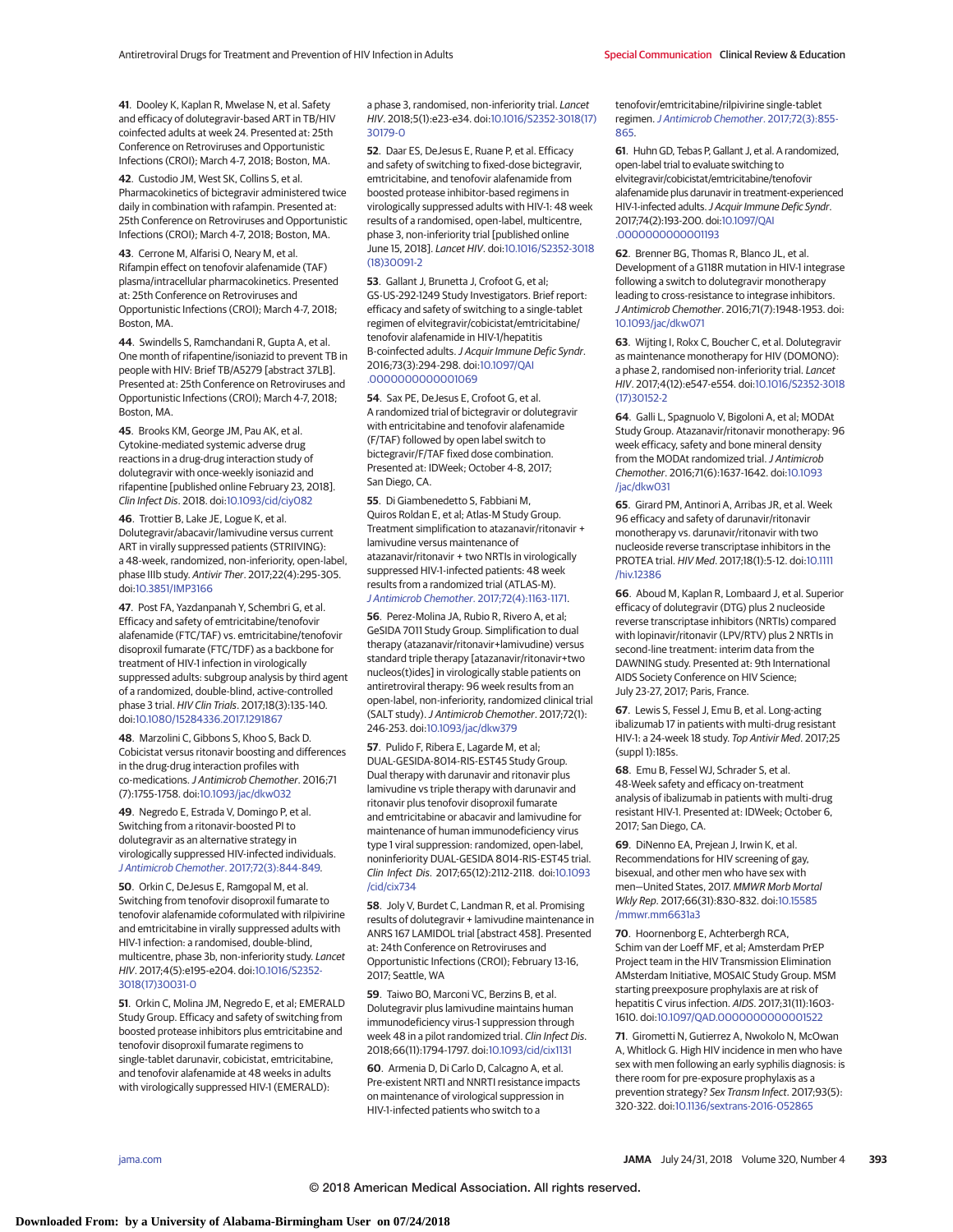**72**. Katz DA, Dombrowski JC, Bell TR, Kerani RP, Golden MR. HIV incidence among men who have sex with men after diagnosis with sexually transmitted infections. Sex Transm Dis. 2016;43(4): 249-254. doi[:10.1097/OLQ.0000000000000423](https://dx.doi.org/10.1097/OLQ.0000000000000423)

**73**. Branson BM. The future of HIV testing. J Acquir Immune Defic Syndr. 2010;55(suppl 2):S102-S105. doi[:10.1097/QAI.0b013e3181fbca44](https://dx.doi.org/10.1097/QAI.0b013e3181fbca44)

**74**. Braun DL, Kouyos RD, Balmer B, Grube C, Weber R, Günthard HF. Frequency and spectrum of unexpected clinical manifestations of primary HIV-1 infection. Clin Infect Dis. 2015;61(6):1013-1021. doi: [10.1093/cid/civ398](https://dx.doi.org/10.1093/cid/civ398)

**75**. Crowell TA, Colby DJ, Pinyakorn S, et al; RV254/SEARCH010 Study Group. Acute retroviral syndrome is associated with high viral burden, CD4 depletion, and immune activation in systemic and tissue compartments. Clin Infect Dis. 2018;66(10): 1540-1549. doi[:10.1093/cid/cix1063](https://dx.doi.org/10.1093/cid/cix1063)

**76**. LeGrand S, Muessig KE, Horvath KJ, Rosengren AL, Hightow-Weidman LB. Using technology to support HIV self-testing among MSM. Curr Opin HIV AIDS. 2017;12(5):425-431. doi[:10.1097/COH](https://dx.doi.org/10.1097/COH.0000000000000400) [.0000000000000400](https://dx.doi.org/10.1097/COH.0000000000000400)

**77**. Koullias Y, Sax PE, Fields NF, Walensky RP, Hyle EP. Should we be testing for baseline integrase resistance in patients newly diagnosed with human immunodeficiency virus? Clin Infect Dis. 2017;65(8): 1274-1281. doi[:10.1093/cid/cix542](https://dx.doi.org/10.1093/cid/cix542)

**78**. Stekler JD, McKernan J, Milne R, et al. Lack of resistance to integrase inhibitors among antiretroviral-naive subjects with primary HIV-1 infection, 2007-2013. Antivir Ther. 2015;20(1):77-80. doi[:10.3851/IMP2780](https://dx.doi.org/10.3851/IMP2780)

**79**. Ambrosioni J, Nicolás D, Manzardo C, et al. Integrase strand-transfer inhibitor polymorphic and accessory resistance substitutions in patients with acute/recent HIV infection. J Antimicrob Chemother. 2017;72(1):205-209. doi[:10.1093/jac/dkw376](https://dx.doi.org/10.1093/jac/dkw376)

**80**. Scherrer AU, Yang WL, Kouyos RD, et al; Swiss HIV Cohort Study. Successful prevention of transmission of integrase resistance in the Swiss HIV Cohort Study.J Infect Dis. 2016;214(3):399-402. doi[:10.1093/infdis/jiw165](https://dx.doi.org/10.1093/infdis/jiw165)

**81**. Tostevin A, White E, Dunn D, et al; UK HIV Drug Resistance Database. Recent trends and patterns in HIV-1 transmitted drug resistance in the United Kingdom. HIV Med. 2017;18(3):204-213. doi[:10.1111](https://dx.doi.org/10.1111/hiv.12414) [/hiv.12414](https://dx.doi.org/10.1111/hiv.12414)

**82**. Sax PE, DeJesus E, Mills A, et al; GS-US-236-0102 Study Team. Co-formulated elvitegravir, cobicistat, emtricitabine, and tenofovir versus co-formulated efavirenz, emtricitabine, and tenofovir for initial treatment of HIV-1 infection: a randomised, double-blind, phase 3 trial, analysis of results after 48 weeks. Lancet. 2012;379(9835): 2439-2448. doi[:10.1016/S0140-6736\(12\)60917-9](https://dx.doi.org/10.1016/S0140-6736(12)60917-9)

**83**. Hunt PW, Deeks SG, Rodriguez B, et al. Continued CD4 cell count increases in HIV-infected adults experiencing 4 years of viral suppression on antiretroviral therapy. AIDS. 2003;17(13):1907-1915. doi[:10.1097/00002030-200309050-00009](https://dx.doi.org/10.1097/00002030-200309050-00009)

**84**. Ford N, Meintjes G, Pozniak A, et al. The future role of CD4 cell count for monitoring antiretroviral therapy. Lancet Infect Dis. 2015;15(2):241-247. doi: [10.1016/S1473-3099\(14\)70896-5](https://dx.doi.org/10.1016/S1473-3099(14)70896-5)

**85**. Sauter R, Huang R, Ledergerber B, et al; Swiss HIV Cohort Study. CD4/CD8 ratio and CD8 counts predict CD4 response in HIV-1-infected drug naive

and in patients on cART. Medicine (Baltimore). 2016;95(42):e5094. doi[:10.1097/MD](https://dx.doi.org/10.1097/MD.0000000000005094) [.0000000000005094](https://dx.doi.org/10.1097/MD.0000000000005094)

**86**. Zaccarelli M, Santoro MM, Armenia D, et al. Genotypic resistance test in proviral DNA can identify resistance mutations never detected in historical genotypic test in patients with low level or undetectable HIV-RNA.J Clin Virol. 2016;82:94-100. doi[:10.1016/j.jcv.2016.07.007](https://dx.doi.org/10.1016/j.jcv.2016.07.007)

**87**. Doyle T, Dunn DT, Ceccherini-Silberstein F, et al; CORONET Study Group. Integrase inhibitor (INI) genotypic resistance in treatment-naive and raltegravir-experienced patients infected with diverse HIV-1 clades.J Antimicrob Chemother. 2015; 70(11):3080-3086. doi[:10.1093/jac/dkv243](https://dx.doi.org/10.1093/jac/dkv243)

**88**. Hurt CB, Sebastian J, Hicks CB, Eron JJ. Resistance to HIV integrase strand transfer inhibitors among clinical specimens in the United States, 2009-2012. Clin Infect Dis. 2014;58(3):423- 431. doi[:10.1093/cid/cit697](https://dx.doi.org/10.1093/cid/cit697)

**89**. Gunthard HF, Calvez V, Paredes R, et al. HIV drug resistance: 2018 review and recommendations of the International Antiviral Society–USA 1440 Panel [published online July 20, 2018]. Clin Infect Dis. doi[:10.1093/cid/ciy463](https://dx.doi.org/10.1093/cid/ciy463)

**90**. Gandhi RT, Zheng L, Bosch RJ, et al; AIDS Clinical Trials Group A5244 Team. The effect of raltegravir intensification on low-level residual viremia in HIV-infected patients on antiretroviral therapy: a randomized controlled trial. PLoS Med. 2010;7(8):e1000321. doi[:10.1371/journal.pmed](https://dx.doi.org/10.1371/journal.pmed.1000321) [.1000321](https://dx.doi.org/10.1371/journal.pmed.1000321)

**91**. U=U taking off in 2017. Lancet HIV. 2017;4(11): e475. doi[:10.1016/S2352-3018\(17\)30183-2](https://dx.doi.org/10.1016/S2352-3018(17)30183-2)

**92**. Rodger AJ, Cambiano V, Bruun T, et al; PARTNER Study Group. Sexual activity without condoms and risk of HIV transmission in serodifferent couples when the HIV-positive partner is using suppressive antiretroviral therapy. JAMA. 2016;316(2):171-181. doi[:10.1001/jama](https://jama.jamanetwork.com/article.aspx?doi=10.1001/jama.2016.5148&utm_campaign=articlePDF%26utm_medium=articlePDFlink%26utm_source=articlePDF%26utm_content=jama.2018.8431) [.2016.5148](https://jama.jamanetwork.com/article.aspx?doi=10.1001/jama.2016.5148&utm_campaign=articlePDF%26utm_medium=articlePDFlink%26utm_source=articlePDF%26utm_content=jama.2018.8431)

**93**. Dailey AF, Hoots BE, Hall HI, et al. Vital signs: human immunodeficiency virus testing and diagnosis delays—United States. MMWR Morb Mortal Wkly Rep. 2017;66(47):1300-1306. doi[:10.15585/mmwr.mm6647e1](https://dx.doi.org/10.15585/mmwr.mm6647e1)

**94**. Elgalib A, Fidler S, Sabapathy K. Hospital-based routine HIV testing in high-income countries: a systematic literature review. HIV Med. 2018;19(3): 195-205. doi[:10.1111/hiv.12568](https://dx.doi.org/10.1111/hiv.12568)

**95**. Mugavero MJ, Westfall AO, Cole SR, et al; Centers for AIDS Research Network of Integrated Clinical Systems (CNICS). Beyond core indicators of retention in HIV care: missed clinic visits are independently associated with all-cause mortality. Clin Infect Dis. 2014;59(10):1471-1479. doi[:10.1093/cid/ciu603](https://dx.doi.org/10.1093/cid/ciu603)

**96**. Pence B, Mugavero M, Boswell S, et al. Who will show? predicting missed visits in the CFAR Network of Integrated Systems (CNICS) cohort of patients in HIV care in the United States. Presented at: 11th International Conference on HIV Treatment and Prevention Adherence; May 9-11, 2016; Fort Lauderdale, FL.

**97**. Hart-Malloy R, Brown S, Bogucki K, Tesoriero J. Implementing data-to-care initiatives for HIV in New York state: assessing the value of community health centers identifying persons out of care for

health department follow-up. AIDS Care. 2018;30 (3):391-396. doi[:10.1080/09540121.2017.1363851](https://dx.doi.org/10.1080/09540121.2017.1363851)

**98**. Magnus M, Herwehe J, Gruber D, et al. Improved HIV-related outcomes associated with implementation of a novel public health information exchange. Int J Med Inform. 2012;81 (10):e30-e38. doi[:10.1016/j.ijmedinf.2012.06.005](https://dx.doi.org/10.1016/j.ijmedinf.2012.06.005)

**99**. Metsch LR, Feaster DJ, Gooden L, et al. Effect of patient navigation with or without financial incentives on viral suppression among hospitalized patients with HIV infection and substance use: a randomized clinical trial. JAMA. 2016:316(2):156-170. doi[:10.1001/jama.2016.8914](https://jama.jamanetwork.com/article.aspx?doi=10.1001/jama.2016.8914&utm_campaign=articlePDF%26utm_medium=articlePDFlink%26utm_source=articlePDF%26utm_content=jama.2018.8431)

**100**. Giordano TP, Cully J, Amico KR, et al. A randomized trial to test a peer mentor intervention to improve outcomes in persons hospitalized with HIV infection. Clin Infect Dis. 2016;63(5):678-686. doi[:10.1093/cid/ciw322](https://dx.doi.org/10.1093/cid/ciw322)

**101**. El-Sadr WM, Donnell D, Beauchamp G, et al; HPTN 065 Study Team. Financial incentives for linkage to care and viral suppression among HIV-positive patients: a randomized clinical trial (HPTN 065).JAMA Intern Med. 2017;177(8):1083- 1092. doi[:10.1001/jamainternmed.2017.2158](https://jama.jamanetwork.com/article.aspx?doi=10.1001/jamainternmed.2017.2158&utm_campaign=articlePDF%26utm_medium=articlePDFlink%26utm_source=articlePDF%26utm_content=jama.2018.8431)

**102**. McNairy ML, Lamb MR, Gachuhi AB, et al. Effectiveness of a combination strategy for linkage and retention in adult HIV care in Swaziland: the Link4Health cluster randomized trial. PLoS Med. 2017;14(11):e1002420. doi[:10.1371/journal.pmed](https://dx.doi.org/10.1371/journal.pmed.1002420) [.1002420](https://dx.doi.org/10.1371/journal.pmed.1002420)

**103**. Elul B, Lamb MR, Lahuerta M, et al. A combination intervention strategy to improve linkage to and retention in HIV care following diagnosis in Mozambique: a cluster-randomized study. PLoS Med. 2017;14(11):e1002433. doi[:10.1371](https://dx.doi.org/10.1371/journal.pmed.1002433) [/journal.pmed.1002433](https://dx.doi.org/10.1371/journal.pmed.1002433)

**104**. Dombrowski JC, Galagan S, Ramchandani M, Dhanireddy S, Harrington RD, Golden MR. Improved outcomes with maximum assistance, low-threshold HIV care (the "MAX CLINIC"). Presented at: 25th Conference on Retroviruses and Opportunistic Infections (CROI); March 4-7, 2018; Boston, MA.

**105**. Thompson MA, Mugavero MJ, Amico KR, et al. Guidelines for improving entry into and retention in care and antiretroviral adherence for persons with HIV: evidence-based recommendations from an International Association of Physicians in AIDS Care panel. Ann Intern Med. 2012;156(11):817-833. doi[:10.7326/0003-4819-156-11-201206050-00419](https://dx.doi.org/10.7326/0003-4819-156-11-201206050-00419)

**106**. Aidala AA, Wilson MG, Shubert V, et al. Housing status, medical care, and health outcomes among people living with HIV/AIDS: a systematic review. Am J Public Health. 2016;106(1):e1-e23. doi[:10.2105/AJPH.2015.302905](https://dx.doi.org/10.2105/AJPH.2015.302905)

**107**. Clemenzi-Allen AA, Geng E, Christopoulos KA, et al. Degree of housing instability shows independent "dose-response" with HIV suppression. Presented at: 25th Conference on Retroviruses and Opportunistic Infections (CROI); March 4-7, 2018; Boston, MA.

**108**. Bowen EA, Canfield J, Moore S, Hines M, Hartke B, Rademacher C. Predictors of CD4 health and viral suppression outcomes for formerly homeless people living with HIV/AIDS in scattered site supportive housing. AIDS Care. 2017;29(11): 1458-1462. doi[:10.1080/09540121.2017.1307920](https://dx.doi.org/10.1080/09540121.2017.1307920)

**109**. Spinelli MA, Frongillo EA, Sheira LA, et al. Food insecurity is associated with poor HIV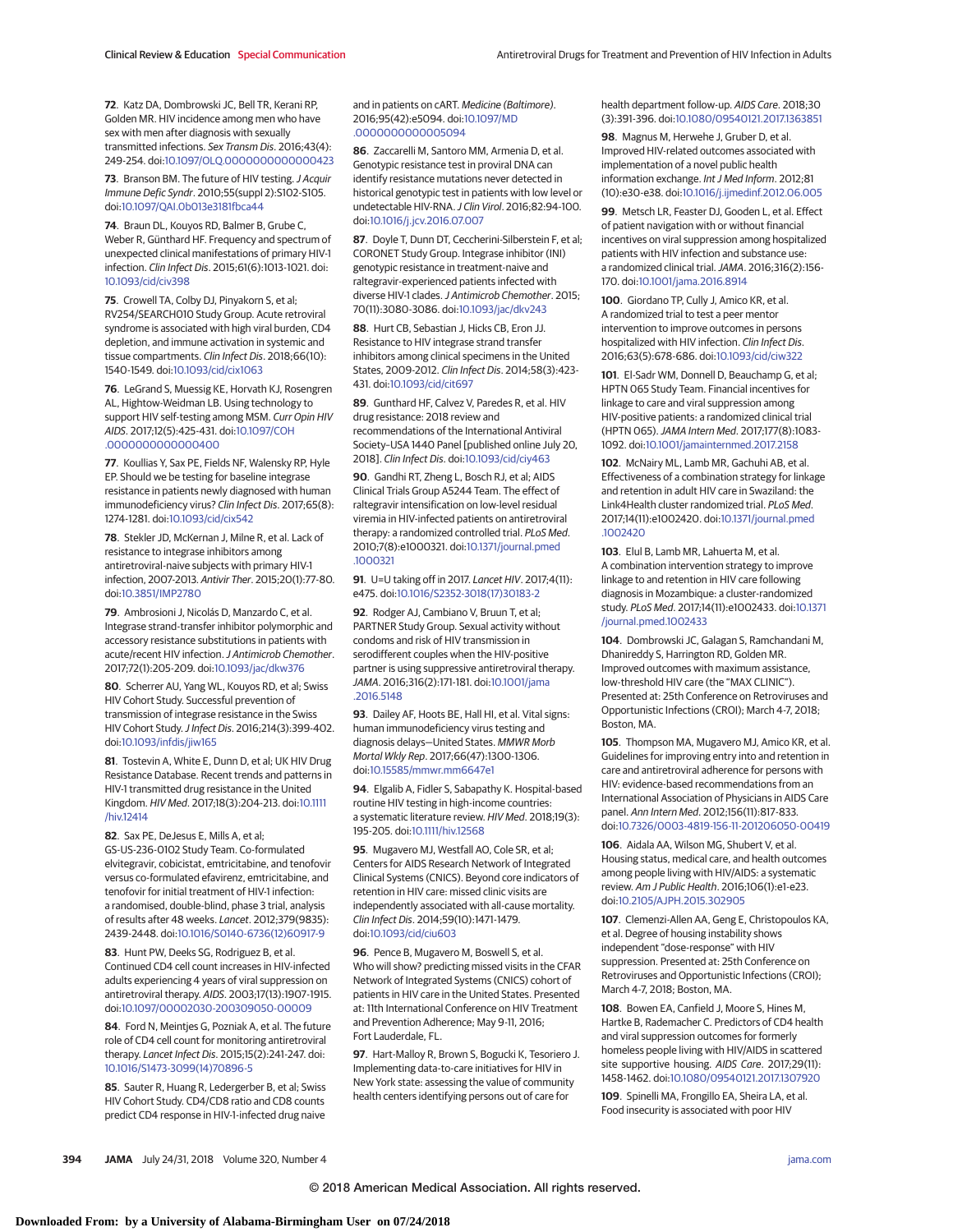outcomes among women in the United States. AIDS Behav. 2017;21(12):3473-3477. doi[:10.1007/s10461](https://dx.doi.org/10.1007/s10461-017-1968-2) [-017-1968-2](https://dx.doi.org/10.1007/s10461-017-1968-2)

**110**. Palar K, Napoles T, Hufstedler LL, et al. Comprehensive and medically appropriate food support is associated with improved HIV and diabetes health. J Urban Health. 2017;94(1):87-99. doi[:10.1007/s11524-016-0129-7](https://dx.doi.org/10.1007/s11524-016-0129-7)

**111**. Martinez H, Palar K, Linnemayr S, et al. Tailored nutrition education and food assistance improve adherence to HIV antiretroviral therapy: evidence from Honduras. AIDS Behav. 2014;18(suppl 5): S566-S577. doi[:10.1007/s10461-014-0786-z](https://dx.doi.org/10.1007/s10461-014-0786-z)

**112**. Turan B, Rogers AJ, Rice WS, et al. Association between perceived discrimination in healthcare settings and HIV medication adherence: mediating psychosocial mechanisms. AIDS Behav. 2017;21(12): 3431-3439. doi[:10.1007/s10461-017-1957-5](https://dx.doi.org/10.1007/s10461-017-1957-5)

**113**. Rice WS, Crockett KB, Mugavero MJ, Raper JL, Atkins GC, Turan B. Association between internalized HIV-related stigma and HIV care visit adherence.J Acquir Immune Defic Syndr. 2017;76 (5):482-487. doi[:10.1097/QAI.0000000000001543](https://dx.doi.org/10.1097/QAI.0000000000001543)

**114**. Corless IB, Hoyt AJ, Tyer-Viola L, et al. 90-90-90-Plus: maintaining adherence to antiretroviral therapies. AIDS Patient Care STDS. 2017;31(5):227-236. doi[:10.1089/apc.2017.0009](https://dx.doi.org/10.1089/apc.2017.0009)

**115**. Pence BW, Mills JC, Bengtson AM, et al. Association of increased chronicity of depression with HIV appointment attendance, treatment failure, and mortality among HIV-infected adults in the United States [published online February 21, 2018].JAMA Psychiatry. 2018. doi[:10.1001](https://jama.jamanetwork.com/article.aspx?doi=10.1001/jamapsychiatry.2017.4726&utm_campaign=articlePDF%26utm_medium=articlePDFlink%26utm_source=articlePDF%26utm_content=jama.2018.8431) [/jamapsychiatry.2017.4726](https://jama.jamanetwork.com/article.aspx?doi=10.1001/jamapsychiatry.2017.4726&utm_campaign=articlePDF%26utm_medium=articlePDFlink%26utm_source=articlePDF%26utm_content=jama.2018.8431)

**116**. Mills JC, Harman JS, Cook RL, et al. Comparative effectiveness of dual vs. single-action antidepressants on HIV clinical outcomes in HIV-infected people with depression. AIDS. 2017;31(18):2515-2524. doi[:10.1097/QAD](https://dx.doi.org/10.1097/QAD.0000000000001618) [.0000000000001618](https://dx.doi.org/10.1097/QAD.0000000000001618)

**117**. Walensky RP, Horn TH, Paltiel AD. The Epi-TAF for tenofovir disoproxil fumarate? Clin Infect Dis. 2016;62(7):915-918. doi[:10.1093/cid/civ1000](https://dx.doi.org/10.1093/cid/civ1000)

**118**. Freedberg KA, Losina E, Weinstein MC, et al. The cost effectiveness of combination antiretroviral therapy for HIV disease. N Engl J Med. 2001;344 (11):824-831. doi[:10.1056/NEJM200103153441108](https://dx.doi.org/10.1056/NEJM200103153441108)

**119**. Goldie SJ, Yazdanpanah Y, Losina E, et al. Cost-effectiveness of HIV treatment in resource-poor settings—the case of Côte d'Ivoire. N Engl J Med. 2006;355(11):1141-1153. doi[:10.1056](https://dx.doi.org/10.1056/NEJMsa060247) [/NEJMsa060247](https://dx.doi.org/10.1056/NEJMsa060247)

**120**. Bayoumi AM, Barnett PG, Joyce VR, et al. Cost-effectiveness of newer antiretroviral drugs in treatment-experienced patients with multidrug-resistant HIV disease.J Acquir Immune Defic Syndr. 2013;64(4):382-391. doi[:10.1097/QAI](https://dx.doi.org/10.1097/QAI.0000000000000002) [.0000000000000002](https://dx.doi.org/10.1097/QAI.0000000000000002)

**121**. Sutton SS, Magagnoli J, Hardin JW. Odds of viral suppression by single-tablet regimens, multiple-tablet regimens, and adherence level in HIV/AIDS patients receiving antiretroviral therapy. Pharmacotherapy. 2017;37(2):204-213. doi[:10.1002](https://dx.doi.org/10.1002/phar.1889) [/phar.1889](https://dx.doi.org/10.1002/phar.1889)

**122**. Clay PG, Nag S, Graham CM, Narayanan S. Meta-analysis of studies comparing single and multi-tablet fixed dose combination HIV treatment regimens. Medicine (Baltimore). 2015;94(42):e1677. doi[:10.1097/MD.0000000000001677](https://dx.doi.org/10.1097/MD.0000000000001677)

**123**. Walensky RP, Sax PE, Nakamura YM, et al. Economic savings versus health losses: the cost-effectiveness of generic antiretroviral therapy in the United States. Ann Intern Med. 2013; 158(2):84-92. doi[:10.7326/0003-4819-158-2](https://dx.doi.org/10.7326/0003-4819-158-2-201301150-00002) [-201301150-00002](https://dx.doi.org/10.7326/0003-4819-158-2-201301150-00002)

**124**. Crepaz N, Tang T, Marks G, Mugavero MJ, Espinoza L, Hall HI. Durable viral suppression and transmission risk potential among persons with diagnosed HIV infection: United States, 2012-2013. Clin Infect Dis. 2016;63(7):976-983. doi[:10.1093/cid/ciw418](https://dx.doi.org/10.1093/cid/ciw418)

**125**. Kuhar DT, Henderson DK, Struble KA, et al; US Public Health Service Working Group. Updated US Public Health Service guidelines for the management of occupational exposures to human immunodeficiency virus and recommendations for postexposure prophylaxis [published correction appears in Infect Control Hosp Epidemiol. 2013;34(11):1238]. Infect Control Hosp Epidemiol. 2013;34(9):875-892. doi[:10.1086/672271](https://dx.doi.org/10.1086/672271)

**126**. Centers for Disease Control and Prevention (CDC). Updated guidelines for antiretroviral postexposure prophylaxis after sexual, injection drug use, or other nonoccupational exposure to HIV—United States, 2016. CDC website. [https://www.cdc.gov/hiv/pdf/programresources](http://www.cdc.gov/hiv/pdf/programresources/cdc-hiv-npep-guidelines.pdf) [/cdc-hiv-npep-guidelines.pdf.](http://www.cdc.gov/hiv/pdf/programresources/cdc-hiv-npep-guidelines.pdf) Published 2016. Accessed April 16, 2018.

**127**. Lancki N, Almirol E, Alon L, McNulty M, Schneider JA. Preexposure prophylaxis guidelines have low sensitivity for identifying seroconverters in a sample of young black MSM in Chicago. [AIDS](https://www.ncbi.nlm.nih.gov/pubmed/29194116). [2018;32\(3\):383-392.](https://www.ncbi.nlm.nih.gov/pubmed/29194116)

**128**. Gilead Sciences. TRUVADA (emtricitabine and tenofovir disoproxil fumarate) [package insert]. Foster City, CA: Gilead Sciences Inc; 2014.

**129**. Anderson PL, Glidden DV, Liu A, et al; iPrEx Study Team. Emtricitabine-tenofovir concentrations and pre-exposure prophylaxis efficacy in men who have sex with men. Sci Transl Med. 2012;4(151):151ra125. doi[:10.1126/scitranslmed](https://dx.doi.org/10.1126/scitranslmed.3004006) [.3004006](https://dx.doi.org/10.1126/scitranslmed.3004006)

**130**. Cottrell ML, Yang KH, Prince HM, et al. A translational pharmacology approach to predicting outcomes of HIV preexposure prophylaxis against HIV in men and women using tenofovir disoproxil fumarate with or without emtricitabine.J Infect Dis. 2016;214(1):55-64. doi[:10.1093/infdis/jiw077](https://dx.doi.org/10.1093/infdis/jiw077)

**131**. Molina JM, Capitant C, Spire B, et al; ANRS IPERGAY Study Group. On-demand preexposure prophylaxis in men at high risk for HIV-1 infection. N Engl J Med. 2015;373(23):2237-2246. doi[:10.1056](https://dx.doi.org/10.1056/NEJMoa1506273) [/NEJMoa1506273](https://dx.doi.org/10.1056/NEJMoa1506273)

**132**. McCormack S, Dunn DT, Desai M, et al. Pre-exposure prophylaxis to prevent the acquisition of HIV-1 infection (PROUD): effectiveness results from the pilot phase of a pragmatic open-label randomised trial. Lancet. 2016;387(10013):53-60. doi[:10.1016/S0140-6736\(15\)](https://dx.doi.org/10.1016/S0140-6736(15)00056-2) [00056-2](https://dx.doi.org/10.1016/S0140-6736(15)00056-2)

**133**. Antoni G, Tremblay C, Charreau I, et al. On-demand PrEP with TDF/FTC remains highly effective among MSM with infrequent sexual intercourse: a sub-study of ANRS iPERGAY trial. Presented at: IAS Conference on HIV Science; July 23-27, 2017; Paris, France.

**134**. Molina JM, Charreau I, Spire B, et al. Efficacy, safety, and effect on sexual behaviour of

on-demand pre-exposure prophylaxis for HIV in men who have sex with men: an observational cohort study. Lancet HIV. 2017;4(9):e402-e410. doi[:10.1016/S2352-3018\(17\)30089-9](https://dx.doi.org/10.1016/S2352-3018(17)30089-9)

**135**. Molina JM, Pialoux G, Ohayon M, et al. One-year experience with pre-exposure prophylaxis (PrEP) implementation in France with TDF/FTC. Presented at: 9th International AIDS Society Conference on HIV Science; July 23-27, 2017; Paris, France.

**136**. Balavoine S, Noret M, Loze B, et al. PrEP uptake, safety and efficacy in a hospital-based clinic in Paris. Presented at: 9th International AIDS Society Conference on HIV Science; July 23-26, 2017; Paris, France.

**137**. European AIDS Clinical Society (EACS). EACS Guidelines Version 8.2. EACS website. [http://www.eacsociety.org/files/guidelines\\_8.2](http://www.eacsociety.org/files/guidelines_8.2-english.pdf) [-english.pdf.](http://www.eacsociety.org/files/guidelines_8.2-english.pdf) Published 2017. Accessed March 23, 2018.

**138**. British HIV Association (BHIVA). Consultation version of the BHIVA/BASHH guidelines on the use of HIV pre-exposure prophylaxis (PrEP) 2017. BHIVA website. [http://www.bhiva.org/PrEP](http://www.bhiva.org/PrEP-guidelines-consultation.aspx) [-guidelines-consultation.aspx.](http://www.bhiva.org/PrEP-guidelines-consultation.aspx) Published 2017. Accessed March 23, 2018.

**139**. Tan DHS, Hull MW, Yoong D, et al; Biomedical HIV Prevention Working Group of the CIHR Canadian HIV Trials Network. Canadian guideline on HIV pre-exposure prophylaxis and nonoccupational postexposure prophylaxis. CMAJ. 2017;189(47): E1448-E1458. doi[:10.1503/cmaj.170494](https://dx.doi.org/10.1503/cmaj.170494)

**140**. Mugwanya KK, Wyatt C, Celum C, et al; Partners PrEP Study Team. Reversibility of glomerular renal function decline in HIV-uninfected men and women discontinuing emtricitabine-tenofovir disoproxil fumarate pre-exposure prophylaxis.J Acquir Immune Defic Syndr. 2016;71(4):374-380. doi[:10.1097/QAI](https://dx.doi.org/10.1097/QAI.0000000000000868) [.0000000000000868](https://dx.doi.org/10.1097/QAI.0000000000000868)

**141**. Delaugerre C, Antoni G, Mahjoub N, et al; IPERGAY Study Group. Assessment of HIV screening tests for use in preexposure prophylaxis programs.J Infect Dis[. 2017;216\(3\):382-386.](https://www.ncbi.nlm.nih.gov/pubmed/28666370)

**142**. Hoornenborg E, Prins M, Achterbergh RCA, et al; Amsterdam PrEP Project Team in the HIV Transmission Elimination AMsterdam Consortium (H-TEAM). Acquisition of wild-type HIV-1 infection in a patient on pre-exposure prophylaxis with high intracellular concentrations of tenofovir diphosphate: a case report. Lancet HIV. 2017;4(11): e522-e528. doi[:10.1016/S2352-3018\(17\)30132-7](https://dx.doi.org/10.1016/S2352-3018(17)30132-7)

**143**. Donnell D, Ramos E, Celum C, et al; Partners PrEP Study Team. The effect of oral preexposure prophylaxis on the progression of HIV-1 seroconversion. AIDS. 2017;31(14):2007-2016. doi[:10.1097/QAD.0000000000001577](https://dx.doi.org/10.1097/QAD.0000000000001577)

**144**. Knox DC, Anderson PL, Harrigan PR, Tan DH. Multidrug-resistant HIV-1 infection despite preexposure prophylaxis. N Engl J Med. 2017;376 (5):501-502. doi[:10.1056/NEJMc1611639](https://dx.doi.org/10.1056/NEJMc1611639)

**145**. Markowitz M, Grossman H, Anderson PL, et al. Newly acquired infection with multidrug-resistant HIV-1 in a patient adherent to preexposure prophylaxis.J Acquir Immune Defic Syndr. 2017;76 (4):e104-e106. doi[:10.1097/QAI](https://dx.doi.org/10.1097/QAI.0000000000001534) [.0000000000001534](https://dx.doi.org/10.1097/QAI.0000000000001534)

**146**. Krakower P, Maloney KM, Levine K. Unplanned discontinuation of HIV pre-exposure